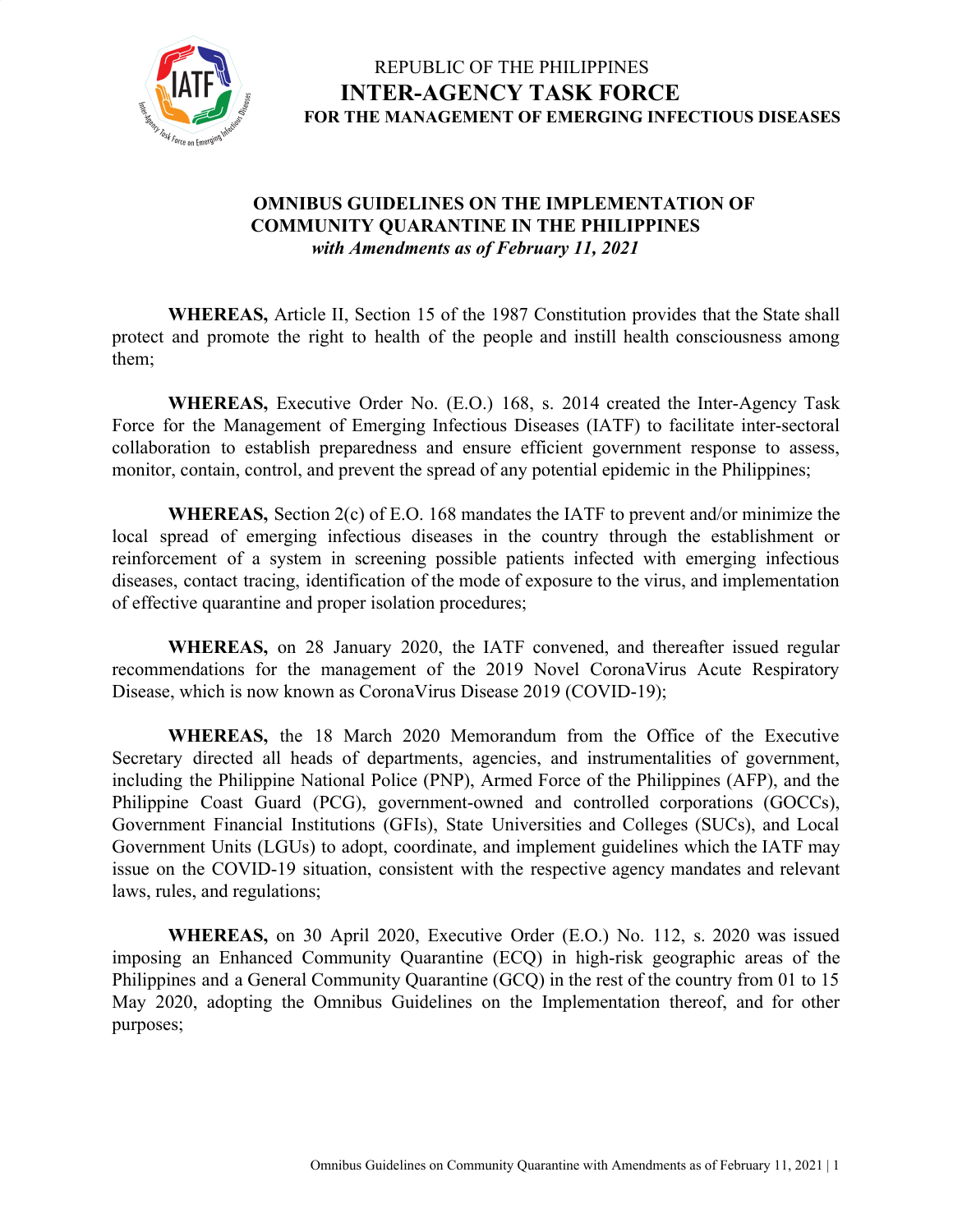

**WHEREAS,** the IATF approved the Guidelines on the Implementation of the Modified Enhanced Community Quarantine (MECQ) including the zoning concept, corresponding qualification, and its phased response or intervention.

**WHEREAS,** there is a need to revise existing guidelines on community quarantine to streamline rules which will be applicable to transitional community quarantine classifications;

**WHEREAS,** Section 3 of E.O. 112 authorizes the IATF to amend or modify the Omnibus Guidelines on the Implementation of Community Quarantine in the Philippines.

**NOW, THEREFORE,** in consideration of the premises set forth herein, the IATF issues these amended Omnibus Guidelines to harmonize and codify existing guidelines of the IATF and member-agencies pertaining to community quarantine, which shall be applied to all regions, provinces, cities, municipalities and barangays placed under community quarantine.

**SECTION [1] DEFINITION OF TERMS.** For purposes of these Guidelines, the following shall be defined as follows:

- 1. **Accommodation Establishments** refers to an establishment operating primarily for accommodation purposes including, but not limited to, hotels, resorts, apartment hotels, tourist inns, motels, pension houses, private homes used for homestay, ecolodges, serviced apartments, condotels, and bed and breakfast facilities. *(As amended by Paragraph A(1) of IATF Resolution No. 43, June 03, 2020)*
- 2. **Comorbidity** refers to the presence of a pre-existing chronic disease condition.
- 3. **Community Quarantine -** refers to the restriction of movement within, into, or out of the area of quarantine of individuals, large groups of people, or communities, designed to reduce the likelihood of transmission of an infectious disease among persons in and to persons outside the affected area.
- 4. **COVID-19** refers to the Coronavirus Disease 2019 which is caused by the virus known as the severe acute respiratory syndrome coronavirus 2 (SARS-CoV-2).
- 5. **Enhanced Community Quarantine** refers to the implementation of temporary measures imposing stringent limitations on movement and transportation of people, strict regulation of operating industries, provision of food and essential services, and heightened presence of uniformed personnel to enforce community quarantine protocols.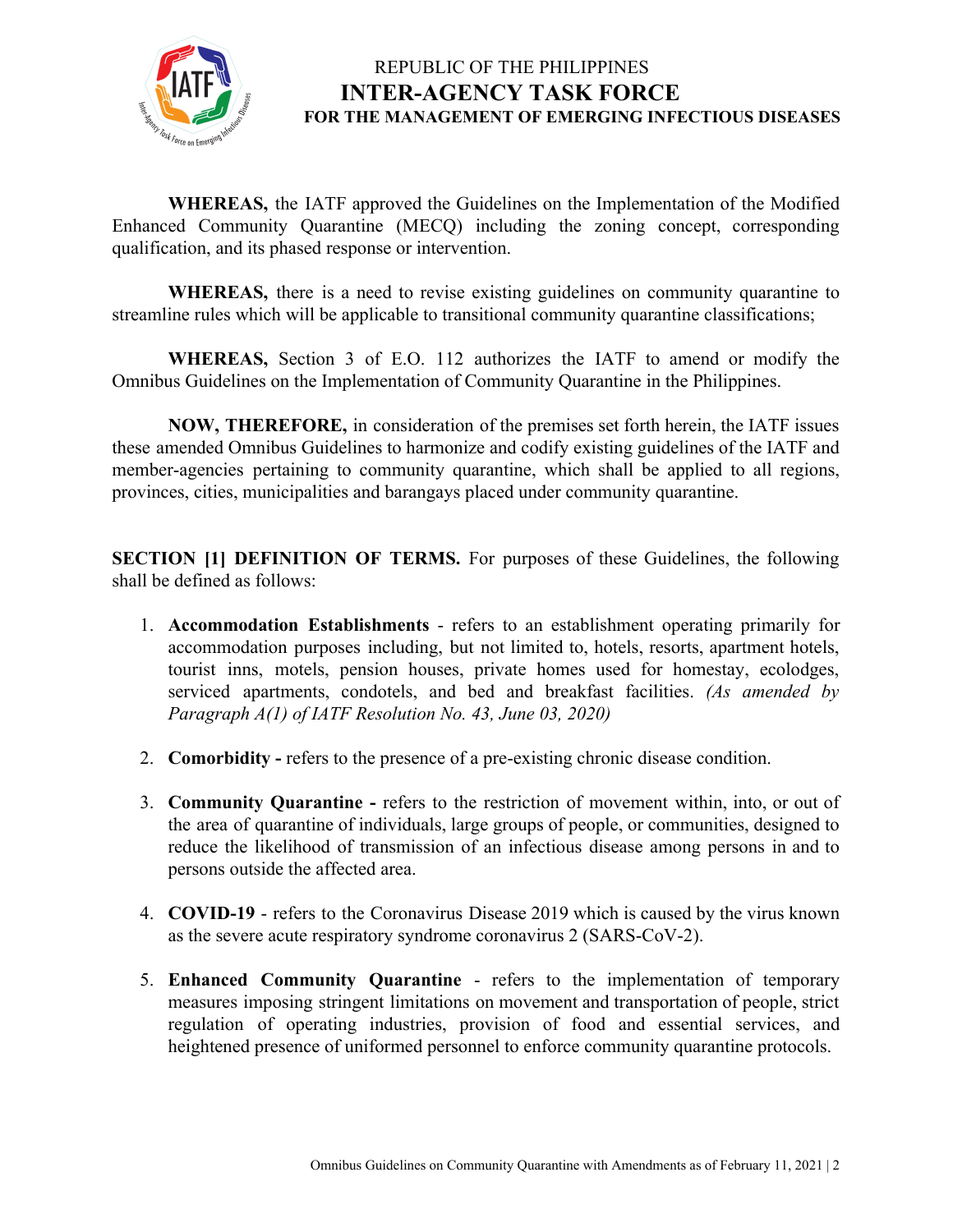

- 6. **Essential goods and services -** covers health and social services to secure the safety and well-being of persons, such as but not limited to, food, water, medicine, medical devices, public utilities, energy, and others as may be determined by the IATF.
- 7. **General Community Quarantine** refers to the implementation of temporary measures limiting movement and transportation, regulation of operating industries, and presence of uniformed personnel to enforce community quarantine protocols.
- 8. **Health and emergency frontline services -** refers to services provided by public health workers [all employees of the Department of Health (DOH), DOH Hospitals, Hospitals of LGUs, and Provincial, City, and Rural Health Units, and Drug Abuse Treatment and Rehabilitation Centers including those managed by other government agencies (*e.g.* police and military hospitals/clinics, university medical facilities), uniformed medical personnel], private health workers, such as but not limited to medical professionals, hospital and health facility administrative and maintenance staff, and aides from private health facilities, as well as their service providers, health workers and volunteers of the Philippine Red Cross and the World Health Organization, and employees of Health Maintenance Organizations (HMOs), the Philippine Health Insurance Corporation (PHIC), health insurance providers, disaster risk reduction management officers, and public safety officers.
- 9. **Interzonal movement -** the movement of people, goods and services between provinces, highly urbanized cities, and independent component cities under different community quarantine classification. For this purpose, the National Capital Region shall be considered as one area. Provided that movements to and from areas under granular lockdowns shall be considered as interzonal movement even if within the same province or highly urbanized city. (As amended by Paragraph A of IATF Resolution No. 79, October 15, 2020)
- 10. **Intrazonal movement -** the movement of people, goods and services between provinces, highly urbanized cities, and independent component cities under the same community quarantine classification, without transiting through an area placed under a different classification. For this purpose, the National Capital Region shall be considered as one area. (As amended by Paragraph A of IATF Resolution No. 79, October 15, 2020)
- 11. **Minimum public health standards** refers to guidelines set by the DOH under Administrative Order No. 2020-0015, as well as sector-relevant guidelines issued by national government agencies as authorized by the IATF, to aid all sectors in all settings to implement non-pharmaceutical interventions (NPI), which refer to public health measures that do not involve vaccines, medications or other pharmaceutical interventions, which individuals and communities can carry out in order to reduce transmission rates,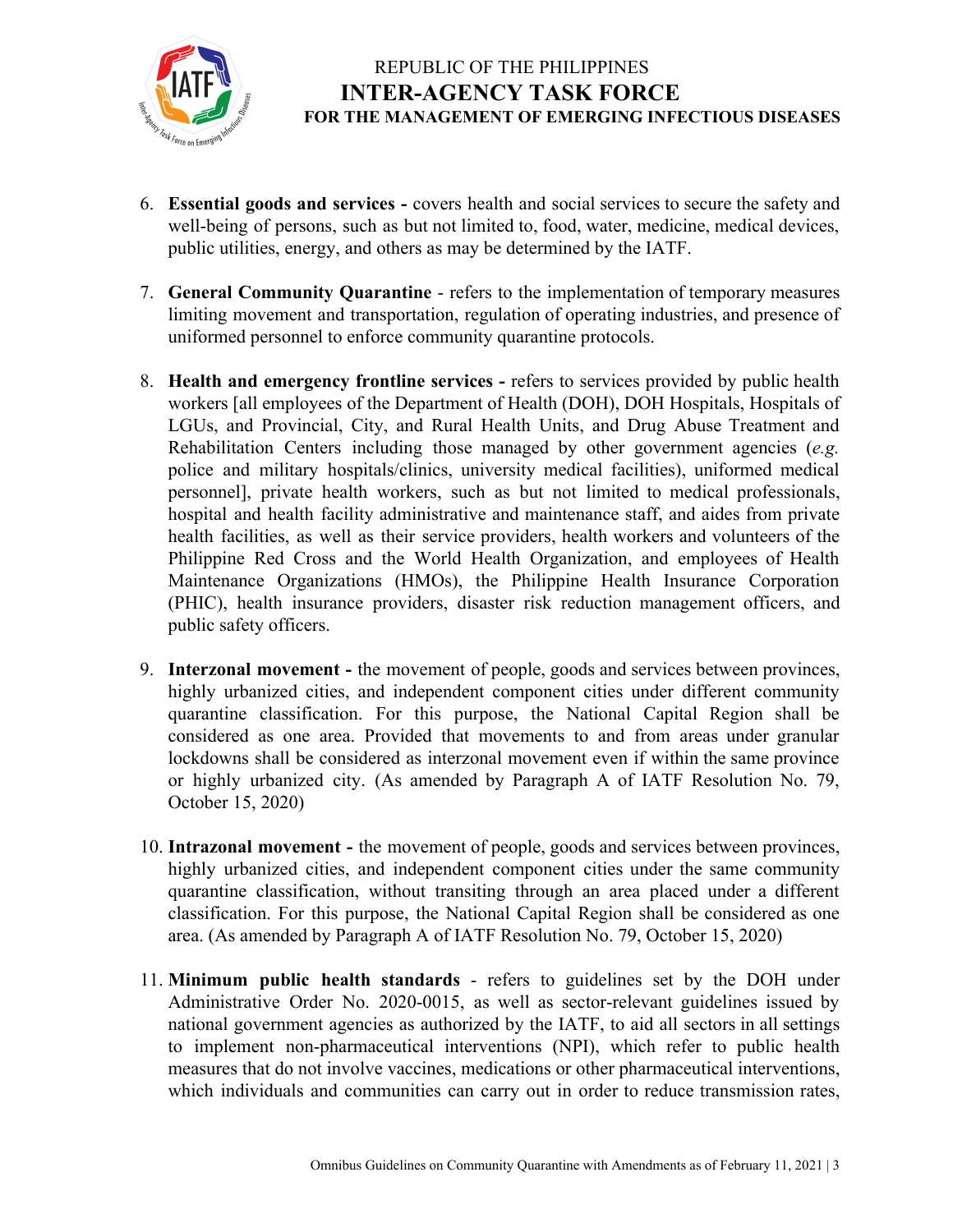

contact rates, and the duration of infectiousness of individuals in the population to mitigate COVID-19. For this purpose, the Department of Tourism and Department of Public Works and Highways are recognized as the sector-relevant agencies with respect to tourism and construction, respectively.

- 12. **Modified Enhanced Community Quarantine -** refers to the transition phase between ECQ and GCQ, when the following temporary measures are relaxed and become less necessary: stringent limits on movement and transportation of people, strict regulation of operating industries, provision of food and essential services, and heightened presence of uniformed personnel to enforce community quarantine protocols.
- 13. **Modified General Community Quarantine** refers to the transition phase between GCQ and the New Normal, when the following temporary measures are relaxed and become less necessary: limiting movement and transportation, the regulation of operating industries, and the presence of uniformed personnel to enforce community quarantine protocols .
- 14. **New Normal** refers to the emerging behaviors, situations, and minimum public health standards that will be institutionalized in common or routine practices and remain even after the pandemic while the disease is not totally eradicated through means such as widespread immunization. These include actions that will become second nature to the general public as well as policies such as bans on large gatherings that will continue to remain in force.
- 15. **Operational capacity -** refers to such a number of employees or workers who can be permitted or required to physically report to work on-site in a particular office or establishment.
- 16. **Skeleton workforce** refers to the operational capacity which utilizes the [smallest](https://dictionary.cambridge.org/us/dictionary/english/small) [number](https://dictionary.cambridge.org/us/dictionary/english/number) of [people](https://dictionary.cambridge.org/us/dictionary/english/people) [needed](https://dictionary.cambridge.org/us/dictionary/english/needed) for a [business](https://dictionary.cambridge.org/us/dictionary/english/business) or [organization](https://dictionary.cambridge.org/us/dictionary/english/organization) to maintain its basic functions.

**SECTION [2] GUIDELINES FOR AREAS PLACED UNDER ENHANCED COMMUNITY QUARANTINE.** Areas placed under ECQ shall observe the following protocols:

1. Minimum public health standards shall be complied with at all times for the duration of the ECQ.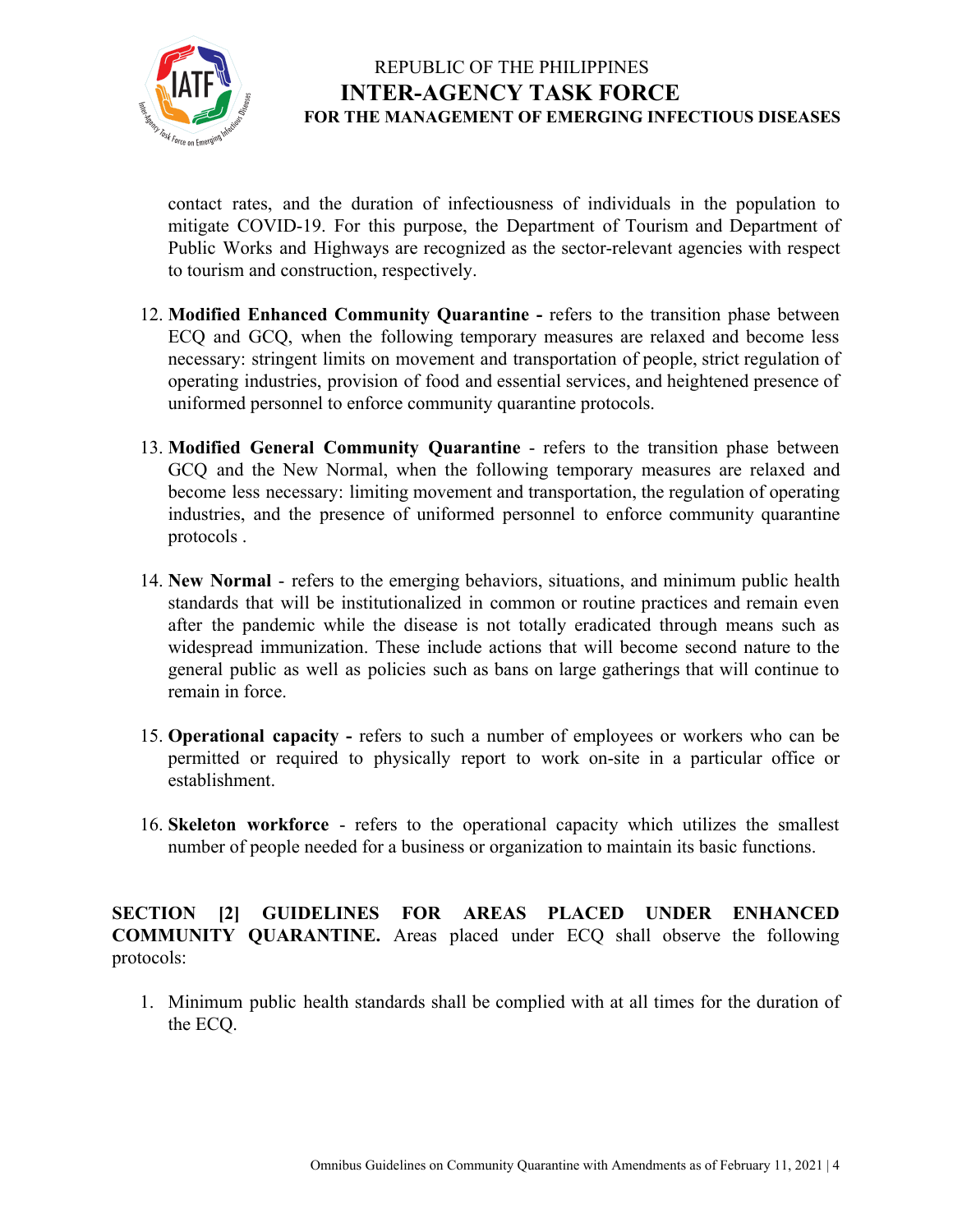

- 2. Strict home quarantine shall be observed in all households, and the movement of all residents shall be limited to accessing essential goods and services, and for work in permitted offices or establishments as well as activities listed hereunder.
- 3. Any person below fifteen (15) years old, those who are over sixty-five years of age, those with immunodeficiency, comorbidity, or other health risks, and pregnant women, including any person who resides with the aforementioned, shall be required to remain in their residences at all times, except when indispensable under the circumstances for obtaining essential goods and services, or for work in industries and offices or such other activities permitted in this Section. (As amended by Paragraph A of IATF Resolution No. 79, October 15, 2020)
- 4. The following establishments, persons, or activities are allowed to operate, work, or be undertaken for the duration of the ECQ:
	- a. With full operational capacity:
		- i. Public and private hospitals;
		- ii. Health, emergency and frontline services, including those provided by dialysis centers, chemotherapy centers, and the like;
		- iii. Manufacturers of medicines, medical supplies, devices and equipment, including suppliers of input, packaging, and distribution;
		- iv. Industries involved in agriculture, forestry, and fishery and their workers, including farmers, Agrarian Reform Beneficiaries (ARBs), fisherfolk, and agri-fishery stores, and such other components of the food value chain; and
		- v. Delivery and courier services, whether in-house or outsourced, transporting food, medicine, or other essential goods, including clothing, accessories, hardware, housewares, school and office supplies, as well as pet food and other veterinary products.
	- b. At a maximum of fifty percent (50%) operational capacity, without prejudice to the adoption of work-from-home or other alternative work arrangements and without diminution of existing operational capacity previously allowed, if any:
		- i. Private establishments and their employees involved in the provision of essential goods and services, and activities in the value chain related to food, medicine and vitamins production, medical supplies, devices and equipment, and other essential products such as but not limited to soap and detergents, diapers, feminine hygiene products, toilet paper and wet wipes,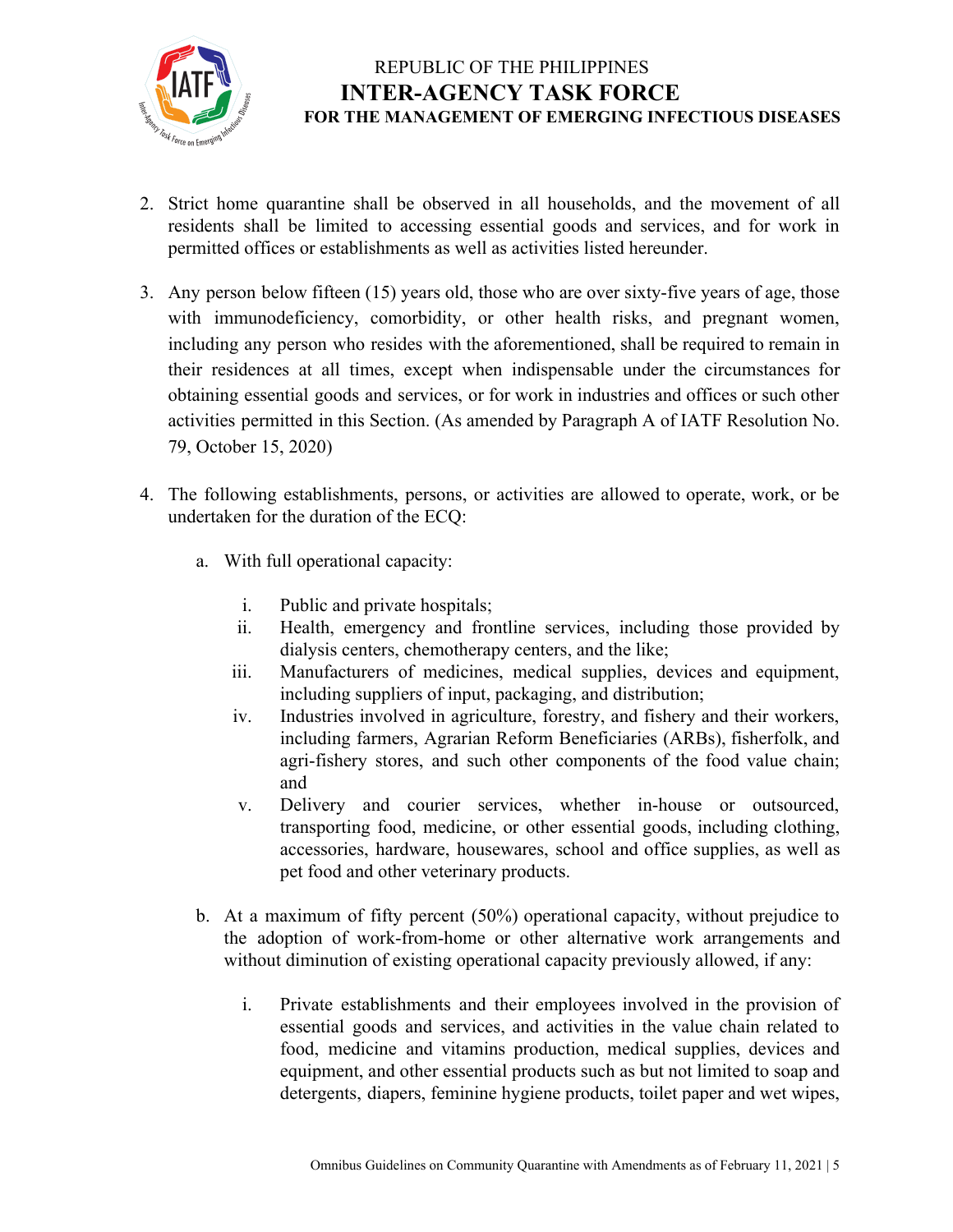

and disinfectants. Such establishments shall include, but shall not be limited to, public markets, supermarkets, grocery stores, convenience stores, laundry shops, food preparation establishments insofar as take-out and delivery services, and water-refilling stations, unless a higher operational capacity is authorized by the Department of Trade and Industry (DTI);

- ii. Media establishments and their total permanent staff complement, inclusive of reporters and other field employees, as registered with the Department of Labor and Employment (DOLE) and accredited by the Presidential Communications Operations Office (PCOO); and
- iii. Workers accredited by the Department of Transportation (DOTr) to work on utility relocation works, and specified limited works across thirteen (13) railway projects, including replacement works for the Manila Metro Rail Transit System Line 3. *Provided that* where applicable, on-site or near-site accommodations and/or point-to-point shuttle services should be arranged.
- c. With a skeleton workforce:
	- i. Other medical, dental, rehabilitation, and optometry clinics, pharmacies or drug stores: *Provided* that there is strict observance of infection prevention and control protocols. *Provided, further,* that dental procedures shall be limited to emergency cases only and that the wearing of full Personal Protective Equipment (PPEs) by dentists and attendants shall be mandatory. *Provided finally* that home service therapy for Persons With Disabilities (PWDs) shall be allowed;
	- ii. Veterinary clinics;
	- iii. Banks, money transfer services, including pawnshops only insofar as performing money transfer functions, microfinance institutions, and credit cooperatives, including their armored vehicle services, if any;
	- iv. Capital markets, including but not limited to the Bangko Sentral ng Pilipinas, Securities and Exchange Commission, Philippine Stock Exchange, Philippine Dealing and Exchange Corporation, Philippine Securities Settlement Corporation, and Philippine Depository and Trust Corporation;
	- v. Water supply and sanitation services and facilities, including waste disposal services, as well as property management and building utility services;
	- vi. Energy and power companies, their third-party contractors and service providers, including employees involved in electric transmission and distribution, electric power plant and line maintenance, electricity market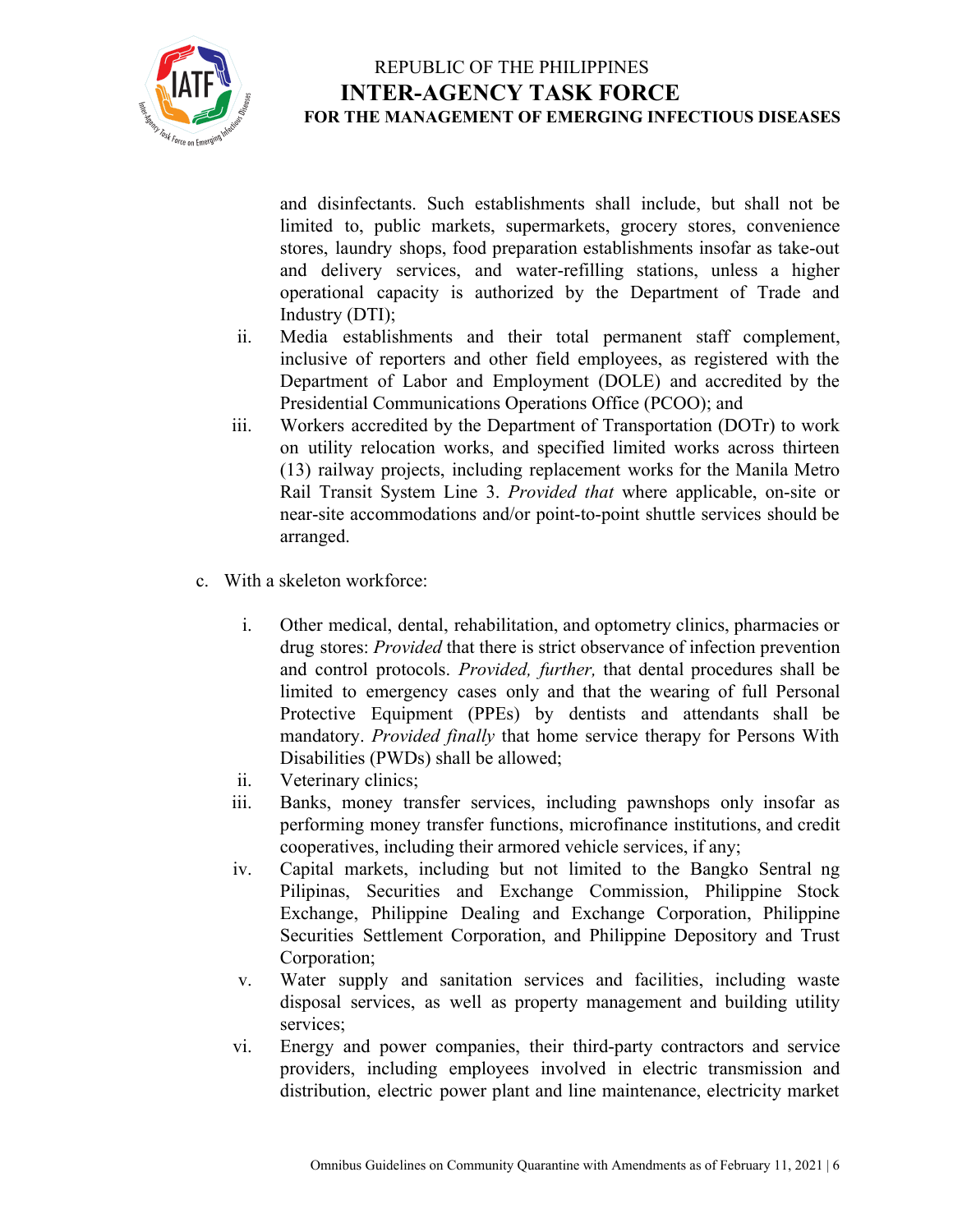

and retail suppliers, as well as those involved in the exploration, operations, trading and delivery of coal, oil, crude or petroleum and by-products (gasoline, diesel, liquefied petroleum gas, jet oil, kerosene, lubricants), including gasoline stations, refineries and depots or any kind of fuel used to produce electricity;

- vii. Telecommunications companies, internet service providers, cable television providers, including those who perform indirect services such as the technical, sales, and other support personnel, as well as the employees of their third-party contractors doing sales, installation, maintenance and repair works;
- viii. Airline and aircraft maintenance, pilots and crew, and employees of aviation schools for purposes of the pilot's recurrent training for flight proficiency and type rating using simulator facilities; and ship captains and crew, including shipyard operations and repair;
- ix. Manufacturing companies and suppliers of equipment or products necessary to perform construction works, such as cement and steel;
- x. The Philippine Postal Corporation, at an operational capacity necessary to maintain the prompt delivery of services to its clients;
- xi. The Philippine Statistics Authority, at an operational capacity necessary to conduct data gathering and survey activities related to COVID-19 and the registration and implementation of the national identification (ID) system;
- xii. Business process outsourcing establishments (BPOs) and export-oriented businesses, including mining and quarrying, with work-from-home, on-site or near site accommodation, or point-to-point shuttling arrangements. For this purpose, BPOs and export-oriented businesses, and their service providers, shall be allowed to install, transport and maintain the necessary on-site and work-from-home equipment, deploy their workers under on-site or near-site accommodation arrangements, or provide point-to-point shuttle services from their near-site accommodations to their offices;
- xiii. Essential projects, whether public or private, such as but not limited to quarantine and isolation facilities for Persons under Monitoring (PUMs), and suspect and confirmed COVID-19 patients, facilities for the health sector including those dealing with PUMs, and suspect and confirmed COVID-19 patients, facilities for construction personnel who perform emergency works, flood control, and other disaster risk reduction and rehabilitation works, sewerage projects, water service facilities projects, and digital works. Priority public and private construction projects, defined as those that refer to food production, agriculture, fishery, fish port development, energy, housing, communication, water utilities,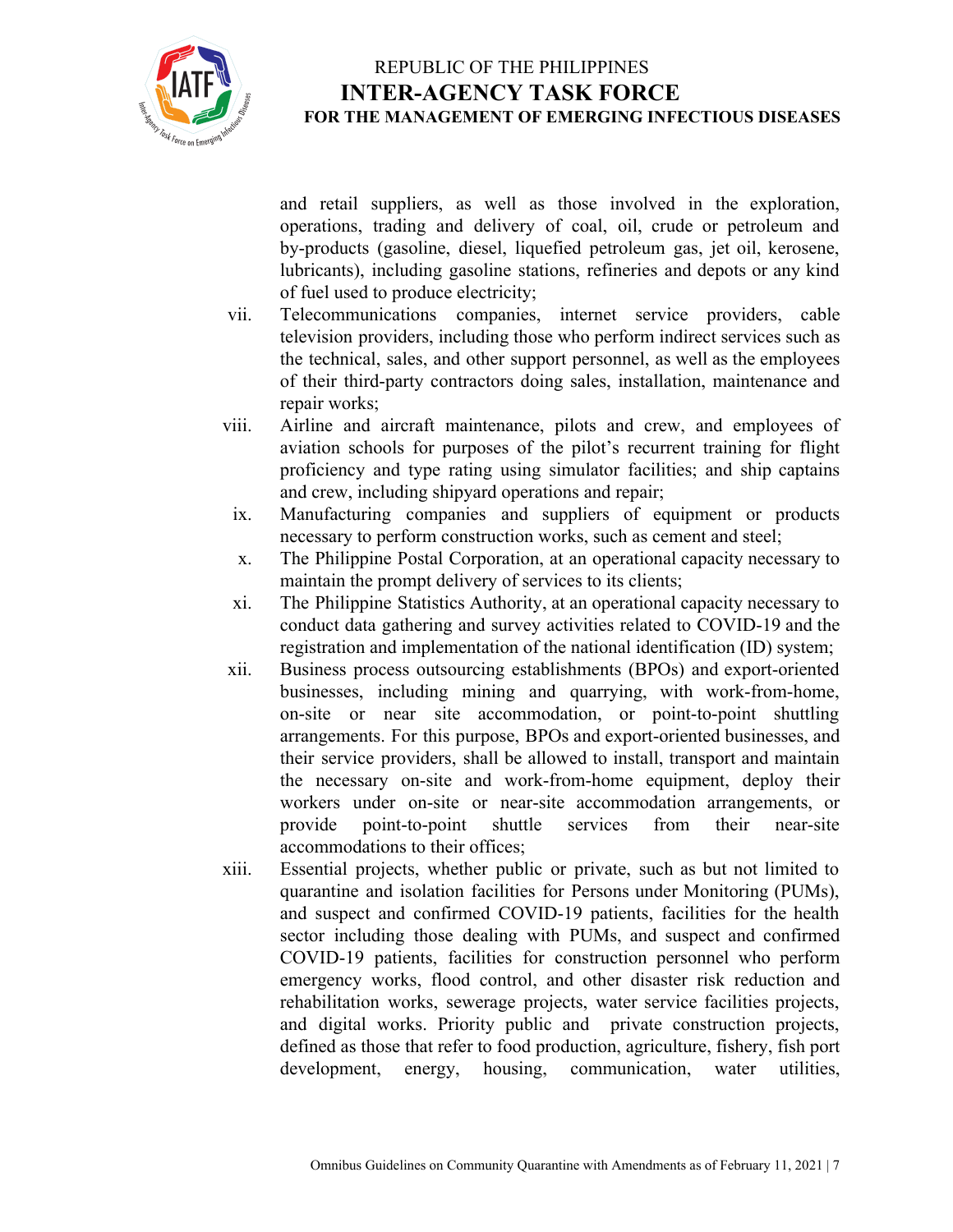

manufacturing, and Business Process Outsourcing (BPOs), shall likewise be allowed to operate in accordance with guidelines issued by the DPWH;

- xiv. Funeral and embalming services. *Provided,* that there is shuttle service and/or housing accommodation for their personnel and staff;
- xv. Humanitarian assistance personnel from civil society organizations (CSOs), non-government organizations (NGOs), and United Nations-Humanitarian Country Teams, as well as individuals performing relief operations to augment the government's response against COVID-19 and other disasters or calamities that may occur. *Provided* that they are authorized by the appropriate government agency or LGU;
- xvi. Pastors, priests, rabbis, imams or such other religious ministers whose movement shall be related to the conduct of necrological or funeral rites. Corollarily, immediate family members of the deceased who died of causes other than COVID-19 shall be allowed to move from their residences to attend the wake or interment of the deceased upon satisfactory proof of their relationship with the latter, fully complying with social distancing measures for the duration of the activity;
- xvii. Security personnel;
- xviii. Printing presses authorized by the Bureau of Internal Revenue or other appropriate agencies to print official receipts and other accountable forms;
- xix. Establishments engaged in repair and maintenance of machinery and equipment, including those engaged in the repair of computers and household fixtures and equipment; and
- xx. Real estate activities limited to leasing only;

For purposes of the foregoing, transit by permitted persons to and from the above establishments anywhere within the area covered by ECQ shall be allowed.

- 5. Agencies and instrumentalities of the government, including GOCCs, as well as LGUs, may operate with a skeleton workforce in combination with other alternative work arrangements as approved by the head of agency unless a different operational capacity is required in agencies providing health and emergency frontline services, border control, or other critical services.
- 6. Agencies and their regional offices in the executive branch shall issue accreditation, office or travel orders, to identify their respective skeleton workforces for critical services operating for the duration of the ECQ. *Bona fide* IDs issued by the respective agencies shall be sufficient for movement within the contained areas. Skeleton workforces may use official agency vehicles.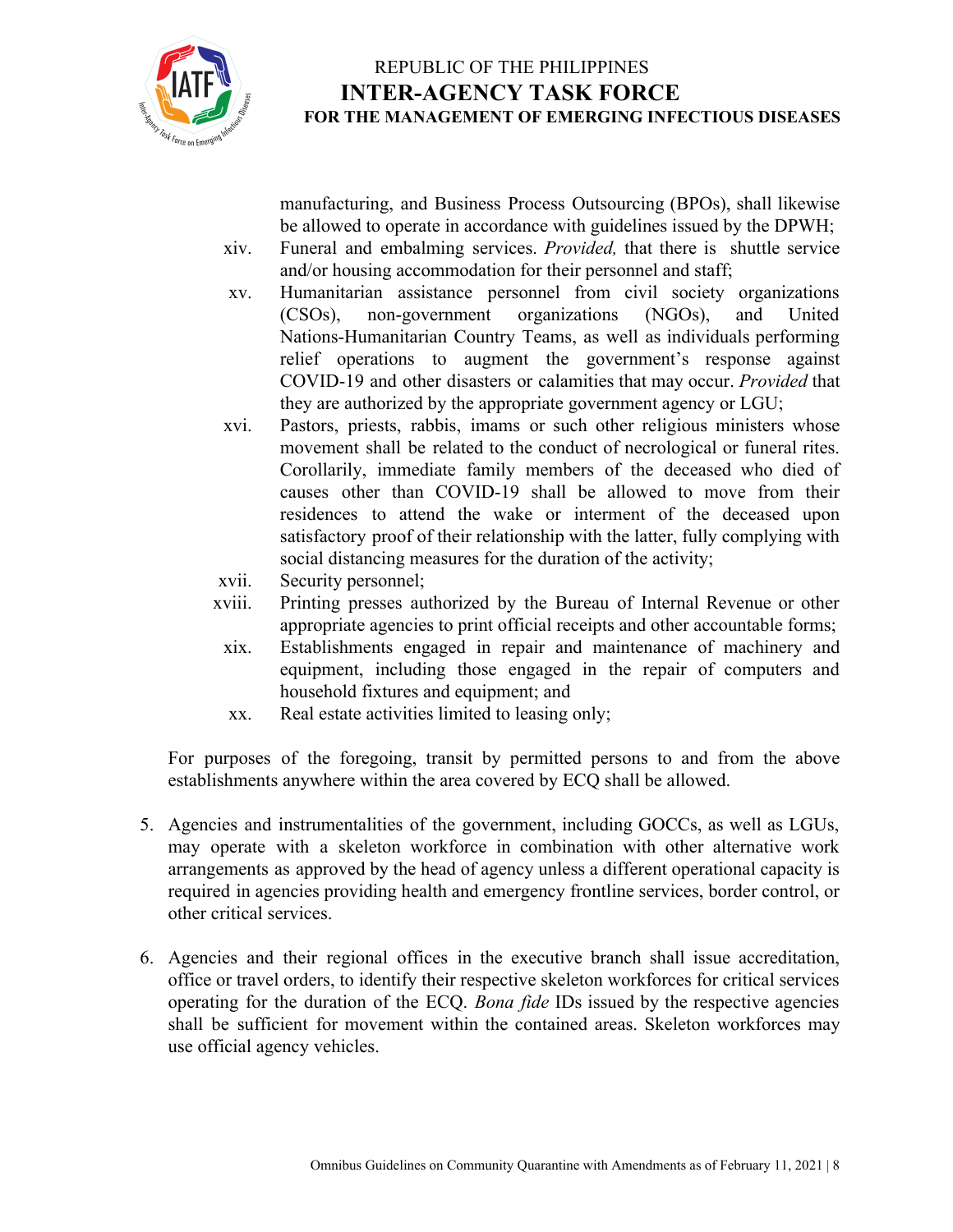

- 7. The co-equal or independent authority of the legislature (Senate and the House of Representatives), the judiciary (the Supreme Court, Court of Appeals, Court of Tax Appeals, Sandiganbayan, and the lower courts), the Office of the Ombudsman, and the Constitutional Commissions to operate and accredit their skeleton workforce, or implement any other alternative work arrangements, is recognized.
- 8. Officials and employees of foreign diplomatic missions and international organizations accredited by the Department of Foreign Affairs (DFA), whenever performing diplomatic functions and subject to the guidelines issued by the DFA, may operate with a skeleton workforce.
- 9. Only hotels or accommodation establishments with valid DOT Accreditation shall be allowed to accommodate guests and clients for legitimate purposes under a state of public health emergency. The operations of such hotels and accommodation establishments, as well as ancillary establishments within their premises such as restaurants, cafés, gyms, spas, function halls, and the like, shall be subject to guidelines issued by the DOT and the IATF. *(As amended by Paragraph A(2) IATF Resolution No. 43, June 03, 2020, and Paragraph C(2)(4) of IATF Resolution No. 95, January 15, 2021)*
- 10. Mass gatherings such as but not limited to, movie screenings, concerts, sporting events, and other entertainment activities, community assemblies, religious gatherings, and non-essential work gatherings shall be prohibited. However, gatherings that are essential for the provision of government services or authorized humanitarian activities shall be allowed.
- 11. Face-to-face or in-person classes at all levels shall be suspended.
- 12. Public transportation shall be suspended. This notwithstanding, commissioned shuttle services for employees of permitted offices or establishments, as well as point-to-point transport services provided by the government shall be allowed to operate, giving priority to healthcare workers.
- 13. Law enforcement agencies shall recognize any of the following IDs: (i) IATF IDs issued by the regulatory agencies with jurisdiction over permitted establishments or persons, (ii) *bona fide* IDs issued by establishments exempted from the strict home quarantine requirement, or (iii) RapidPass IDs. No other IDs or passes specifically exempting persons from community quarantine shall be required of workers of permitted establishments and/or offices without prejudice to requiring the presentation of other documents establishing the nature of their work, and (iv) Integrated Bar of the Philippines ID for lawyers who will provide legal representation necessary to protect rights of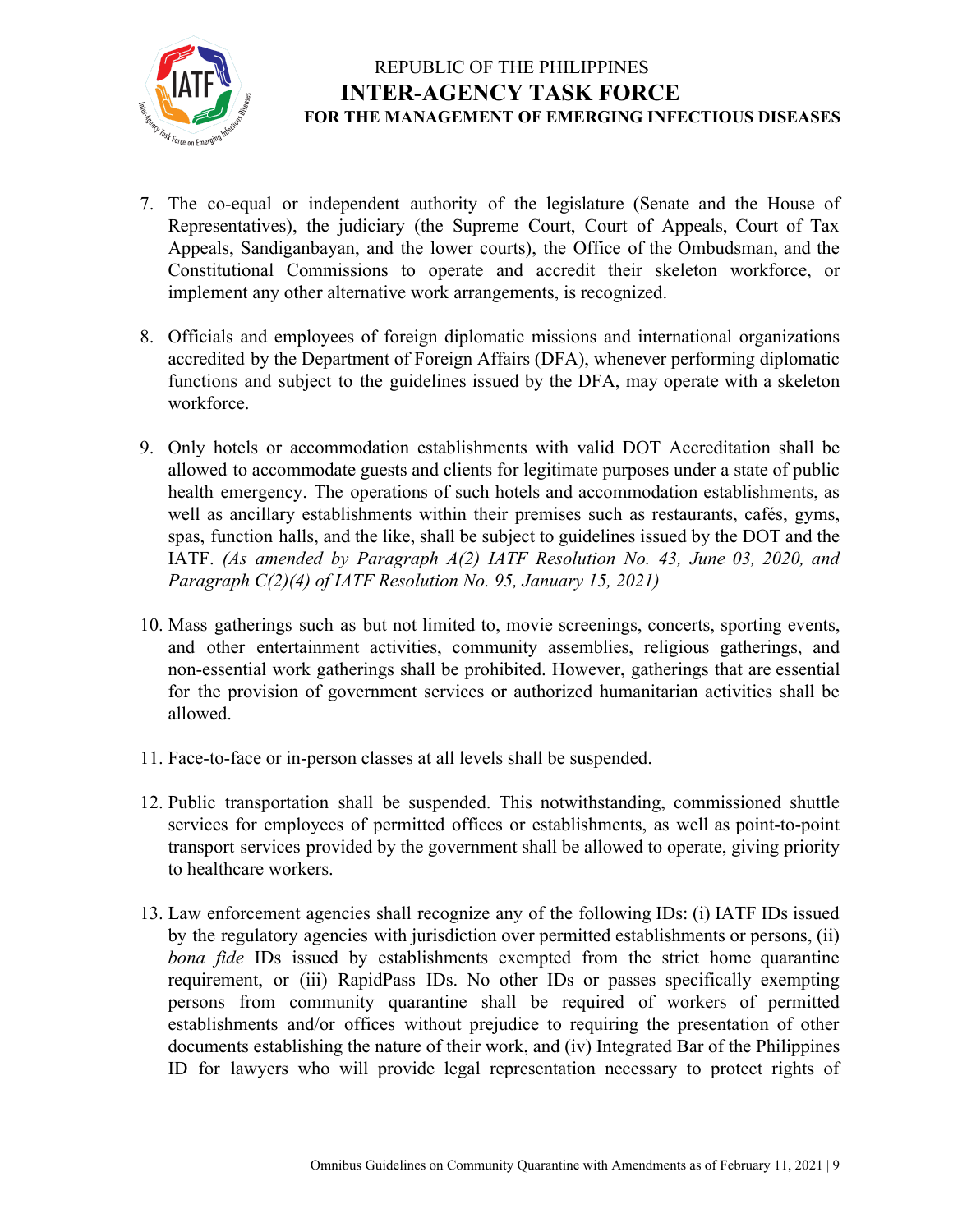

persons under custodial investigation, to bail, and to counsel during inquest proceedings. (*As amended by Paragraph B IATF Resolution No. 46, June 15, 2020)*

- 14. The movement of cargo vehicles shall be unhampered. Cargo vehicles as well as vehicles used by public utility companies, BPOs, and export-oriented establishments shall not be subject to an ID system.
- 15. Government offices and private corporations are encouraged to process payrolls online. Payroll managers, and such other employees shall be allowed to travel to process and print payrolls during ECQ.
- 16. Other exemptions from the home quarantine requirement through previous IATF resolutions or issuances by the Office of the President shall be honored.

#### **SECTION [3] GUIDELINES FOR AREAS PLACED UNDER MODIFIED ENHANCED COMMUNITY QUARANTINE.** Areas placed under MECQ shall observe the following protocols:

- 1. Minimum public health standards shall be complied with at all times for the duration of the MECQ.
- 2. Strict home quarantine shall be observed in all households, and the movement of all residents shall still be limited to accessing essential goods and services, and for work in permitted offices or establishments or such other activities listed hereunder.
- 3. Any person below fifteen (15) years old, those who are over sixty-five years of age, those with immunodeficiency, comorbidity, or other health risks, and pregnant women, including any person who resides with the aforementioned, shall be required to remain in their residences at all times, except when indispensable under the circumstances for obtaining essential goods and services, or for work in industries and offices or such other activities permitted in this Section. (As amended by Paragraph A of IATF Resolution No. 79, October 15, 2020)
- 4. The following shall be allowed to operate at full operational capacity:
	- a. All establishments, persons, or activities permitted to operate, work, or be undertaken under Section 2(4) of these Guidelines;
	- b. Media establishments, without need of PCOO accreditation;
	- c. BPOs and export-oriented establishments, without need to set up onsite or near-site accommodation arrangements;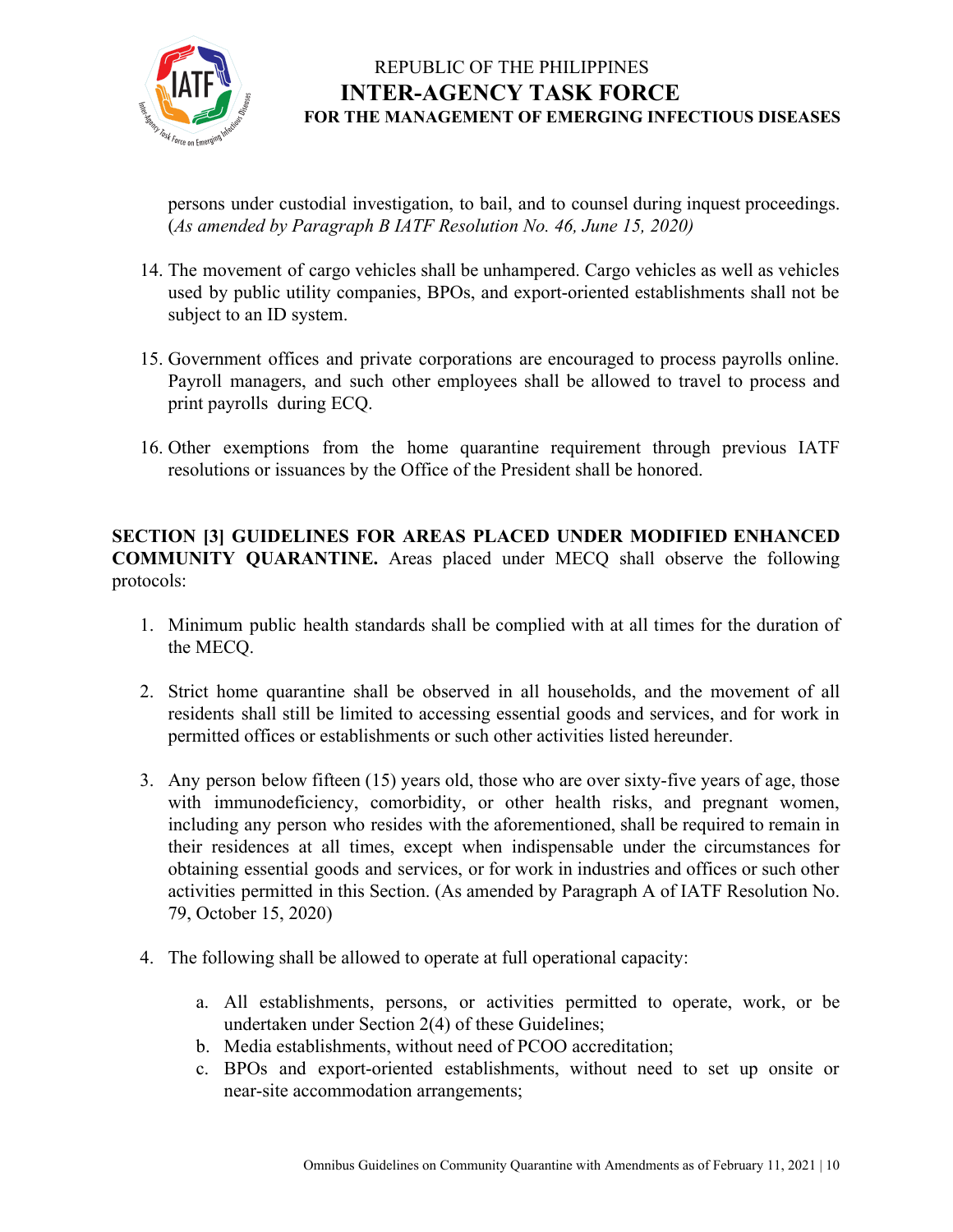

- d. E-commerce companies;
- e. Other postal and courier services, as well as delivery services for articles or products not mentioned under Section 2 of these Omnibus Guidelines;
- f. Rental and leasing, other than real estate, such as vehicles and equipment for permitted sectors;
- g. Employment activities that involve the recruitment and placement for permitted sectors; and
- h. Housing services activities, such as but not limited to plumbing, roofing, and electrical works.
- 5. The following offices, establishments or individuals conducting or providing the following activities or services are allowed to operate at fifty percent (50%) operational capacity, while encouraging work-from-home and other flexible work arrangements, where applicable:
	- a. Other manufacturing industries classified as beverages, including alcoholic drinks; electrical machinery; wood products and furniture; non-metallic products; textiles and clothing/wearing apparels; tobacco products; paper and paper products; rubber and plastic products; coke and refined petroleum products; other non-metallic mineral products; computers, electronic and optical products; electrical equipment; machinery and equipment; motor vehicles, trailers and semi-trailers; other transport equipment; and others;
	- b. Other real estate activities;
	- c. Administrative and office support such as, but not limited to, providing photocopying and billing services;
	- d. Other financial services not mentioned in Section 2 of these Omnibus Guidelines, such as, money exchange, insurance, reinsurance and non-compulsory pension funding;
	- e. Legal and accounting services;
	- f. Management consultancy services or activities;
	- g. Architectural and engineering activities, including technical testing and analysis;
	- h. Science and technology, and research and development;
	- i. Recruitment and placement agencies for overseas employment.
	- j. Advertising and market research;
	- k. Computer programming and information management services;
	- l. Publishing and printing services;
	- m. Film, music and television production;
	- n. Photography, fashion, and industrial, graphic and interior design;
	- o. Wholesale and retail trade of vehicles and their parts and components;
	- p. Repair and maintenance of vehicles as well as its parts or components, including car wash services;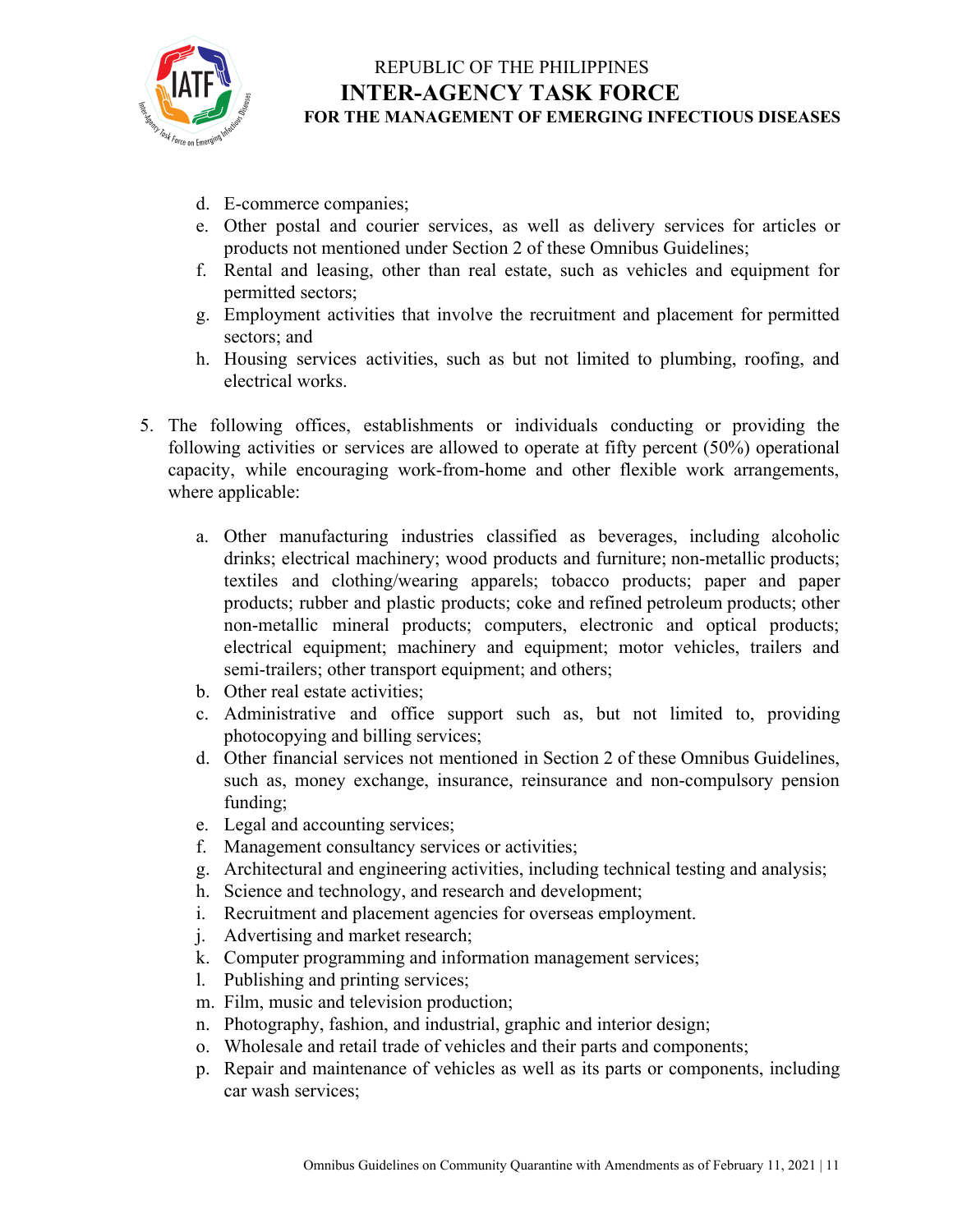

- q. Malls and commercial centers, subject to the guidelines issued by the DTI;
- r. Dining establishments and restaurants, but for delivery and take-out only;
- s. Hardware stores;
- t. Clothing and accessories;
- u. Bookstore and school and office supplies;
- v. Baby or infant care supplies;
- w. Pet food and pet care supplies;
- x. Information technology, communications and electronic equipment;
- y. Flower, jewelry, novelty, antique and perfume shops; and
- z. Toy stores, *Provided,* that their playgrounds and amusement areas, if any, shall remain closed;
- aa. Firearms and ammunition trading establishments, subject to strict regulation of the PNP-Firearms and Explosives Office; and
- bb. Pastors, priests, rabbi, imams, and other religious ministers insofar as providing home religious services to households. *Provided* that proper protocols shall be observed, such as social distancing, wearing of face masks and the like.
- 6. Agencies and instrumentalities of the government, including GOCCs, as well as LGUs may operate with a skeleton workforce in combination with other alternative work arrangements as approved by the head of agency unless a different operational capacity is required in agencies providing health and emergency frontline services, border control, and other critical services.
- 7. Accredited diplomatic missions and international organizations shall be advised to operate under a skeleton workforce, without prejudice to alternative work arrangements as the said missions or organizations may deem proper.
- 8. Only hotels or accommodation establishments with valid DOT Accreditation shall be allowed to accommodate guests and clients for legitimate purposes under a state of public health emergency. The operations of such hotels and accommodation establishments, as well as ancillary establishments within their premises such as restaurants, cafés, gyms, spas, function halls, and the like, shall be subject to guidelines issued by the DOT and the IATF.*(As amended by Paragraph A(2) of IATF Resolution No. 43, June 03, 2020, and Paragraph C(2)(4) of IATF Resolution No. 95, January 15, 2021)*
- 9. Mass gatherings such as but not limited to, movie screenings, concerts, sporting events, and other entertainment activities, community assemblies, and non-essential work gatherings shall be prohibited. Gatherings that are for the provision of critical government services and authorized humanitarian activities while adhering to the prescribed minimum health standards shall be allowed. Religious gatherings shall be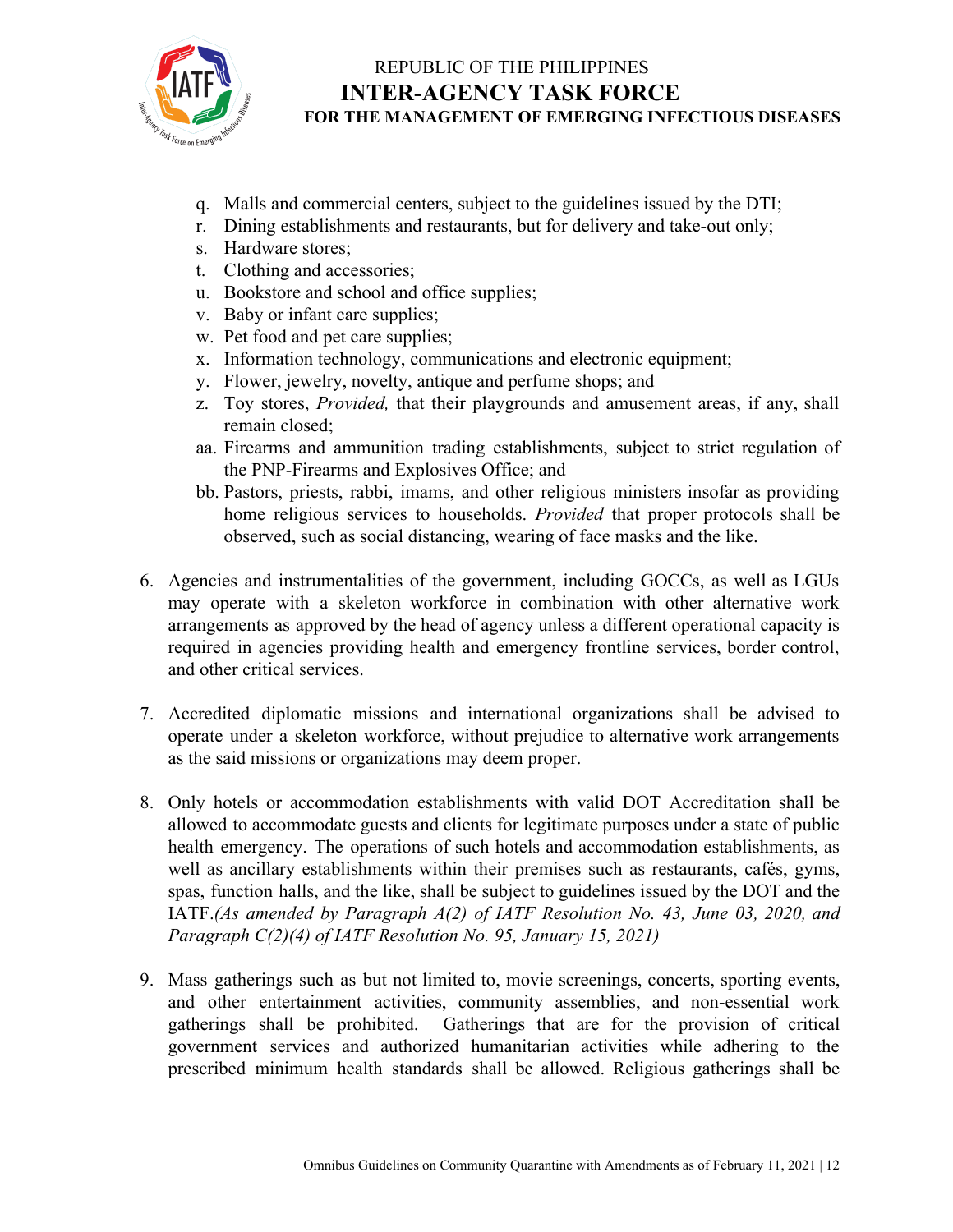

limited to not more than five (5) persons until otherwise modified through subsequent issuances of the IATF.

- 10. Face-to-face or in-person classes at all levels shall be suspended.
- 11. Public transportation shall be suspended. This notwithstanding, commissioned shuttle services for employees of permitted offices or establishments, as well as point-to-point transport services provided by the government shall be allowed to operate, giving priority to healthcare workers.
- 12. Private transportation such as company shuttles and personal vehicles utilized by persons authorized outside their residences are allowed subject to the guidelines provided by DOTr. The use of bikes and other non-motorized transportation is strongly encouraged.
- 13. Limited operations in malls and shopping centers shall be allowed, except for leisure establishments and services which shall continue to be closed. *Provided,* that establishments and services allowed to operate in malls and shopping centers may only operate at a capacity consistent with items (4) and (5) of this Section. *Provided, further*, those below fifteen (15) years old, those who are over sixty-five years of age and those with immunodeficiency, comorbidity, or other health risks, and pregnant women, including any person who resides with the aforementioned, may not enter malls and shopping centers except when indispensable under the circumstances for obtaining essential goods and services or for work in establishments located therein. *Provided, finally*, that such operations must comply with the guidelines of the DTI until otherwise modified through subsequent issuances of the IATF.
- 14. In addition to those allowed and enumerated construction projects under Section 2 of these Guidelines, other essential and priority public and private construction projects shall be allowed, subject to compliance with the DPWH construction safety guidelines: *Provided,* however, that small scale-projects as defined by the DPWH shall not be allowed.
- 15. The following shall not be allowed to operate within an area under MECQ:
	- a. Tourist destinations such as water parks, reservation service and related services;
	- b. Entertainment industries such as cinemas, theaters, and karaoke bars;
	- c. Kid amusement industries such as playroom and kiddy rides;
	- d. Libraries, archives, museums and cultural centers;
	- e. Gyms, fitness studios and sports facilities; and
	- f. Personal care services such as massage parlors, sauna, facial care and waxing.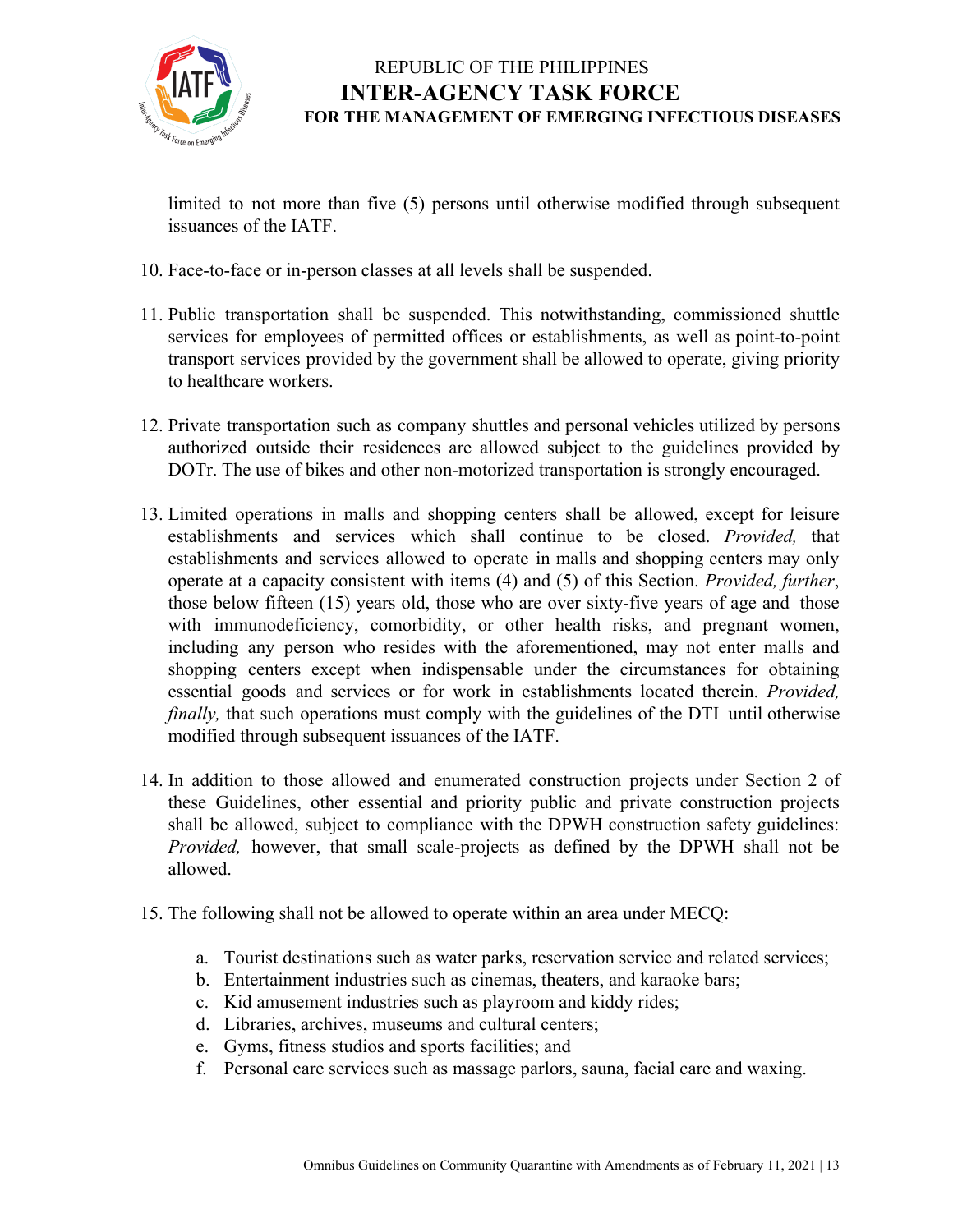

- 16. The provisions relative to processing of payrolls, the RapidPass system, use of government owned or hired vehicles and identification cards for humanitarian assistance actors and public and private employees in areas under ECQ shall likewise apply in areas under MECQ.
- 17. Individual outdoor exercise such as outdoor walks, jogging, running or biking are allowed within MECQ areas. *Provided,* that the minimum health standards and precautions such as the wearing of masks and the maintenance of social distancing protocols are observed.
- 18. Other exemptions from the ECQ through previous IATF resolutions or issuances by the Office of the President shall also be applied in MECQ.

**SECTION [4] GUIDELINES FOR AREAS UNDER GENERAL COMMUNITY QUARANTINE.** Areas placed under GCQ shall observe the following protocols:

- 1. Minimum public health standards shall be complied with at all times for the duration of the GCQ.
- 2. The movement of all persons in areas placed under GCQ shall be limited to accessing essential goods and services, and for work in the offices or industries permitted to operate hereunder. *Provided*, that movement for leisure purposes shall not be allowed.
- 3. Any person below fifteen (15) years old, those who are sixty-five (65) years old and above, those with immunodeficiency, comorbidity, or other health risks, and pregnant women, including any person who resides with the aforementioned, shall be required to remain in their residences at all times, except when indispensable under the circumstances for obtaining essential goods and services or for work in permitted industries and offices. (As amended by Paragraph A of IATF Resolution No. 79, October 15, 2020)
- 4. Work in all government offices may be at full operational capacity or under such alternative work arrangements as agencies may deem proper in accordance with the relevant rules and regulations issued by the Civil Service Commission (CSC). *Provided that* for offices requiring employees to report physically, commissioned shuttle services as well as point-to-point transport services may be provided.
- 5. Accredited diplomatic missions and international organizations may operate at fifty percent (50%) capacity. Alternative work arrangements such as flexible work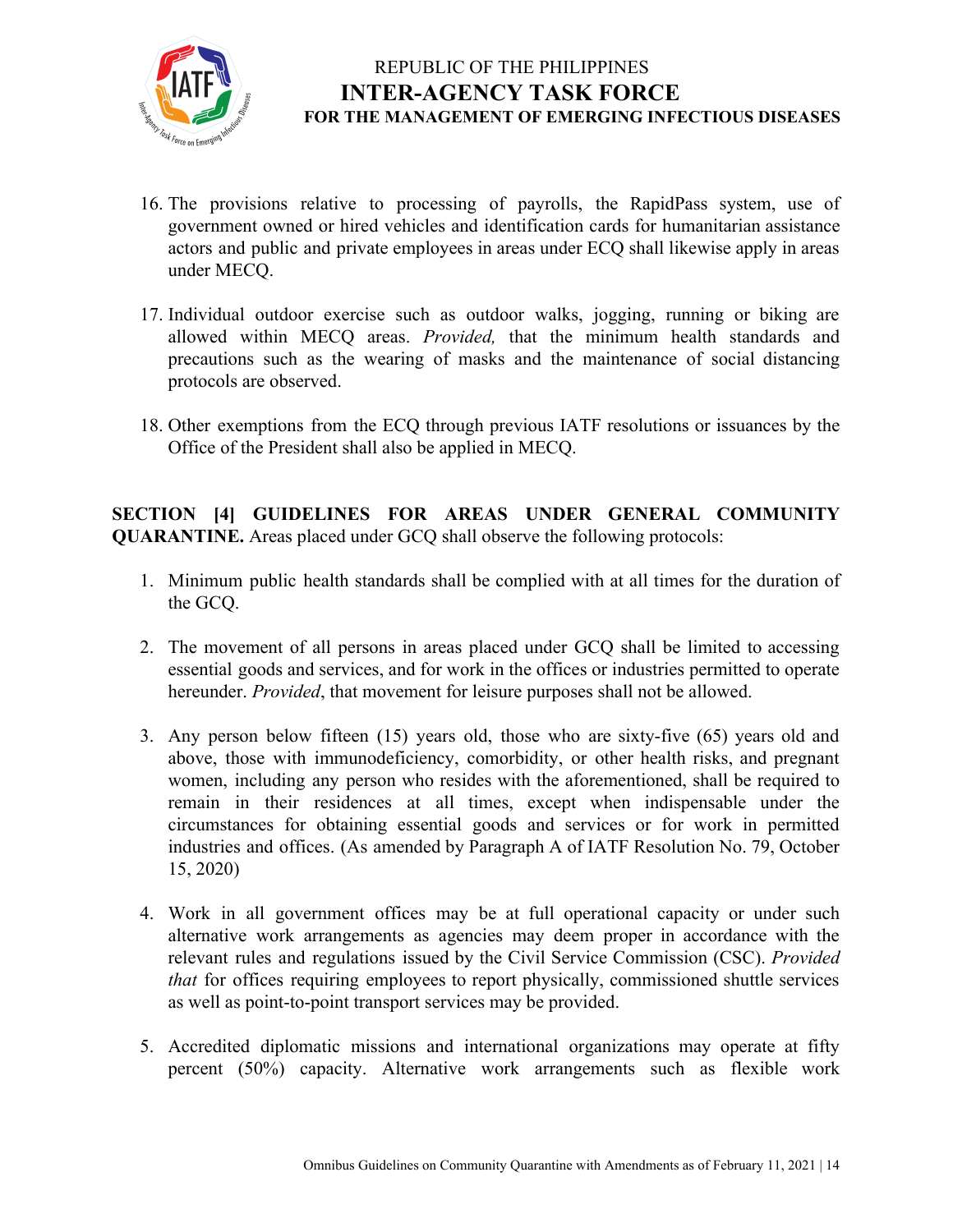

arrangements, compressed work week, telework, and telecommuting is strongly encouraged.

- 6. All permitted establishments and activities under Section 2(4) shall be allowed to operate or be undertaken at full operational capacity. In addition, the following sectors or industries shall be allowed to operate at an operational capacity provided herein:
	- a. **Category I Industries -** Power, energy, water, and other utilities, agriculture, fishery, and forestry industries, food manufacturing and food supply chain businesses, including food retail establishments such as supermarkets, grocery stores, and food preparation establishments insofar as take-out and delivery services, food delivery services, health-related establishments, the logistics sector, information technology and telecommunication companies, the media, at full operational capacity;
	- b. **Category II Industries -** Mining and other manufacturing, and electronic commerce companies, as well as other delivery, repair and maintenance, and housing and office services, at anywhere between fifty percent (50%) up to full operational capacity, and without prejudice to work-from-home and other alternative work arrangements; and
	- c. **Category III Industries -** Financial services, legal and accounting, and auditing services, professional, scientific, technical, and other non-leisure services, barbershops and salons and other non-leisure wholesale and retail establishments, from skeleton workforce to fifty percent (50%) operational capacity, and without prejudice to work-from-home and other alternative work arrangements.

The foregoing lists of sectors and industries per category are illustrative. Specific industries under each category are reflected in a separate document issued by the DTI which shall contain the updated guidelines to implement gradual increase of operational and venue capacity including operating hours, without diminution of the current capacities and hours previously allowed. This is without prejudice to the authority of the DTI to recategorize industries as may be found in Paragraphs (6) and (9) herein.(As amended by Paragraph  $B(2)(c)$  of IATF Resolution No. 41, May 29, 2020, Paragraph B(1) of IATF Resolution No. 49, June 25, 2020, Paragraph E of IATF Resolution No. 51, July 02, 2020, Paragraph C of IATF Resolution No. 56, July 16, 2020, and by Paragraph A of IATF Resolution No. 79, October 15, 2020)

7. Limited operations in malls and shopping centers shall be allowed, except for leisure establishments and services which shall continue to be closed. *Provided,* that establishments and services allowed to operate in malls and shopping centers may only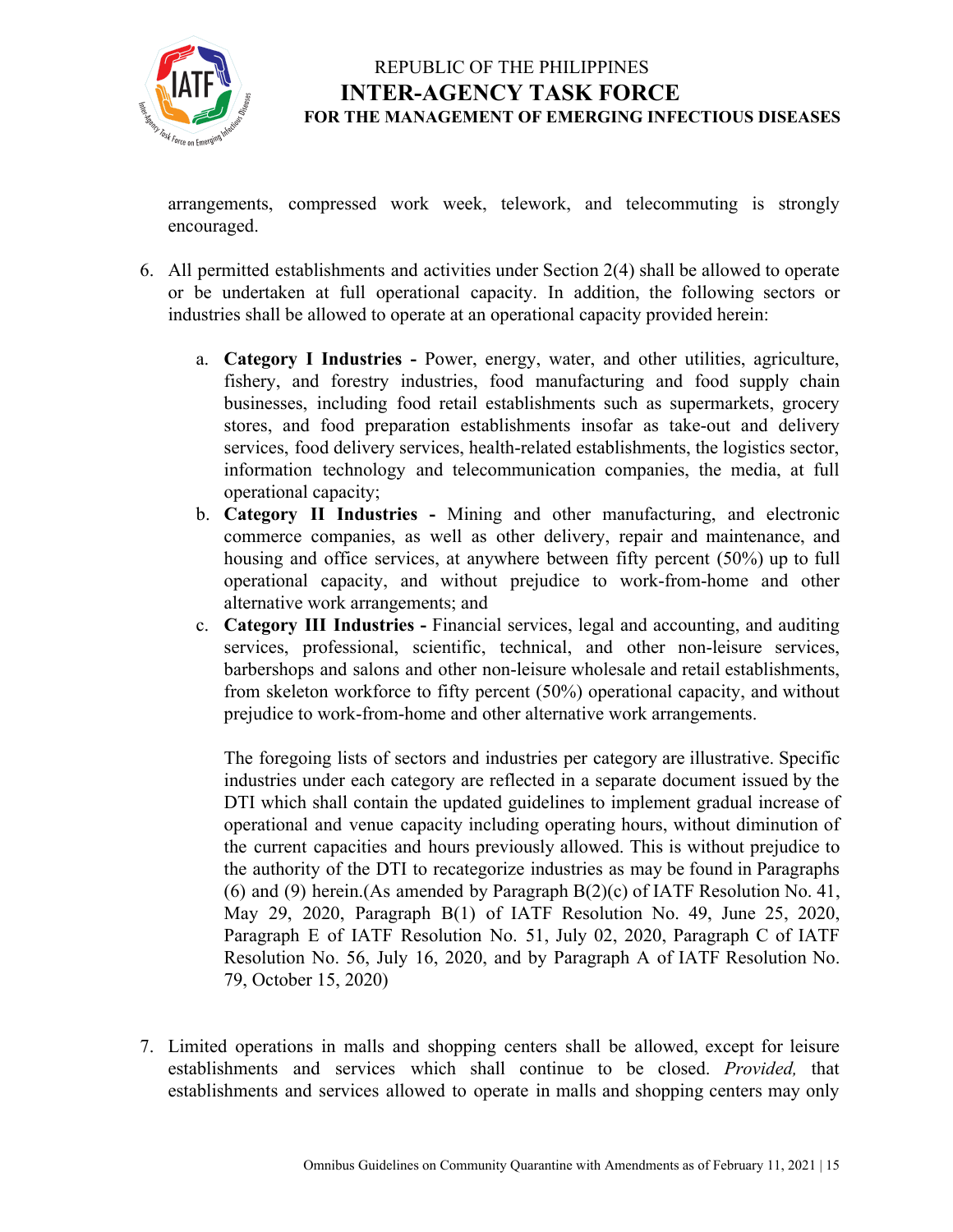

operate at a capacity consistent with Section 2(4) of these Omnibus Guidelines. *Provided, further*, those below fifteen (15) years old, those who are over sixty-five years of age and those with immunodeficiency, comorbidity, or other health risks, and pregnant women, including any person who resides with the aforementioned, may not enter malls and shopping centers except when indispensable under the circumstances for obtaining essential goods and services or for work in establishments located therein until otherwise modified through subsequent issuances of the IATF. *Provided, finally,* that operations of malls and shopping centers are subject to the guidelines of the DTI. (As amended by Paragraph A of IATF Resolution No. 79, October 15, 2020)

- 8. All public and private construction projects shall be allowed, but with strict compliance to the construction safety guidelines issued by the DPWH for the implementation of infrastructure projects during the COVID-19 pandemic.
- 9. Amusement, gaming, and fitness establishments, as well as those in the kids and the tourism industries, and all **Category IV** industries may not operate. Industries in **Category IV** are reflected in the DTI issuance mentioned above. The DTI, in consultation with the Department of Finance, Department of the Interior and Local Government, and the Department of Tourism is hereby authorized to gradually recategorize industries from Category IV to Category III as may be deemed necessary. The resumption of, or gradual increase in operating capacity, and continued operations of Category III industries shall be subject to their proprietors' compliance with the proper health protocols set by the DTI. Further, their compliance shall be assessed through a post-audit mechanism which shall be led by the DTI, DOH, LGU Health Office and/or other deputized organizations. (As amended by Paragraph C of IATF Resolution No. 56, July 16, 2020)
- 10. Only hotels or accommodation establishments with valid DOT Accreditation shall be allowed to accommodate guests and clients for legitimate purposes under a state of public health emergency. The operations of such hotels and accommodation establishments, as well as ancillary establishments within their premises such as restaurants, cafés, gyms, spas, function halls, and the like, shall be subject to guidelines issued by the DOT and the IATF. *(As amended by Paragraph A(2) of IATF Resolution No. 43, June 03, 2020, Paragraph D of IATF Resolution No. 48, June 22, 2020, Paragraph B(2) of IATF Resolution No. 49, June 25, 2020, C(3) of IATF Resolution No. 70, September 10, 2020, Paragraph A of IATF Resolution No. 79, October 15, 2020, and further amended by Paragraph C(2)(4) of IATF Resolution No. 95, January 15, 2021)*
- 11. Face-to-face or in-person classes shall be suspended. For Academic Year 2020-2021, the following shall be observed for the conduct of classes: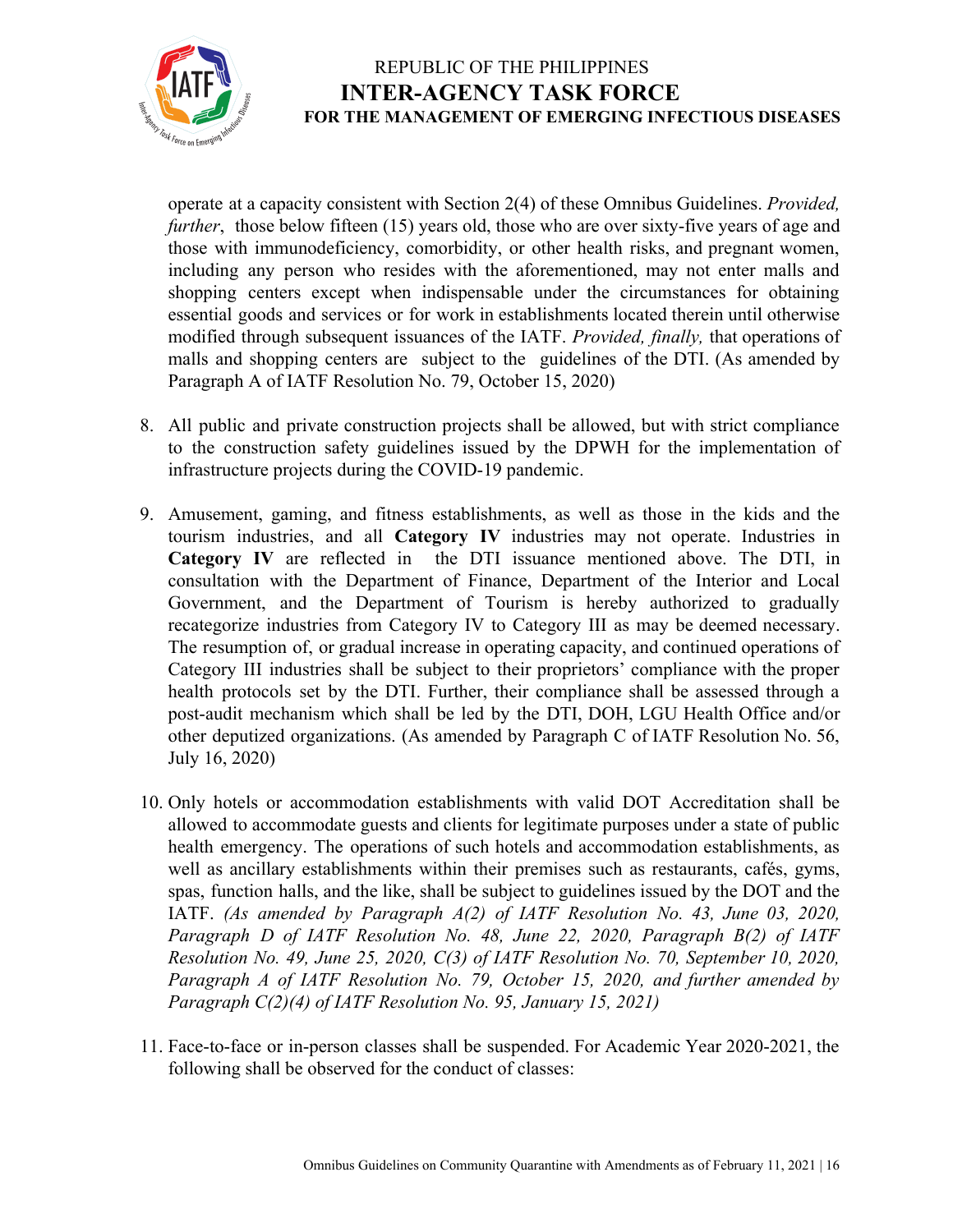

- a. For basic education, the Basic Education Learning Continuity Plan of the Department of Education (DepEd) shall be adopted, as follows:
	- i. Opening of classes for the basic education shall be on 24 August 2020 and shall end on 30 April 2021;
	- ii. Opening of private schools will be allowed within the period provided by law. *Provided,* that school learning continuity plan shall be submitted; no face-to-face classes will be allowed earlier than 24 August 2020; and, from 24 August, face-to-face learning shall only be allowed when the local risk severity grading permits, and subject to compliance with minimum public health standards;
	- iii. Adoption of various learning delivery options such as but not limited to face-to-face, blended learnings, distance learnings, and homeschooling and other modes of delivery shall be implemented depending on the local COVID Risk Severity Classification and compliance with minimum public health standards; and
	- iv. Conduct of curricular and co-curricular activities involving gatherings such as science fairs, showcase of portfolios, trade fairs, school sports, campus journalism, festival of talents, job fairs, and other similar activities is cancelled, except those conducted online.
- b. For higher education, the recommendations of the Commission on Higher Education (CHED) for higher education institutions (HEIs) shall be adopted, as follows:
	- i. The rolling opening of classes will be based on education delivery mode, compliance with minimum health standards and the situation on the ground:
		- 1. HEIs using full online education can open anytime;
		- 2. HEIs using flexible learning can open anytime in August 2020;
		- 3. HEIs using significant face-to-face or in-person mode can open not earlier than 01 September 2020;
		- 4. No face-to-face or in-person classes until 31 August 2020.
	- ii. Private HEIs are encouraged to change their academic calendar and open in August 2020.
- c. For technical vocational education and training (TVET) of the Technical Educational and Skills Development Authority (TESDA), the following trainings and assessments may be conducted or provided by Technical Vocational Institutions (TVIs) and TESDA Technology Institutions (TTIs) subject to compliance with TESDA Guidelines and minimum public health standards.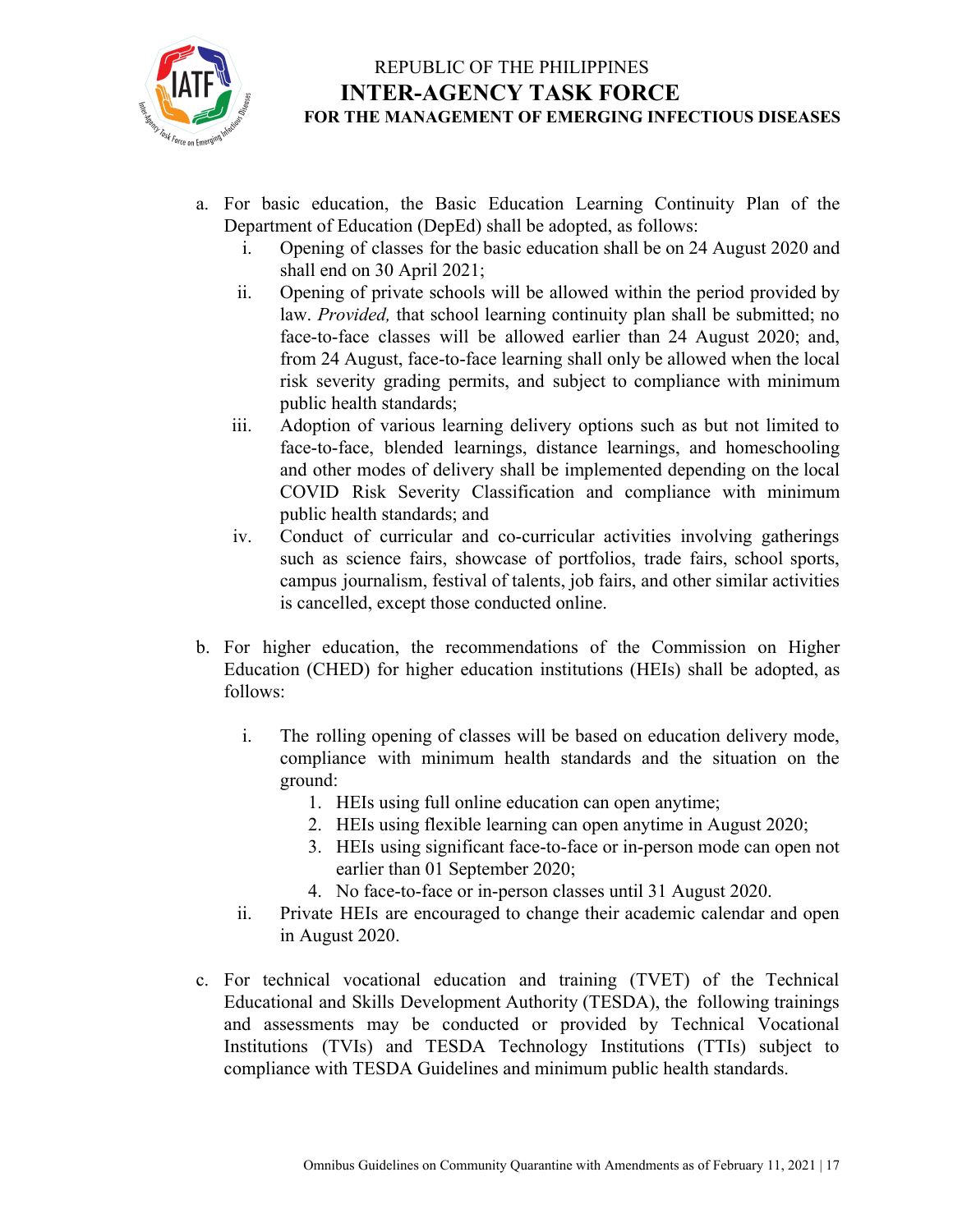

- i. Full online/E-learning trainings;
- ii. All training programs related to agriculture/fishery qualifications for food production and processing, domestic work, and other TVET qualifications as may be allowed by the DTI;
- iii. Distance Learning for TVET programs;
- iv. E-learning component of Blended Learning for TVET programs
- v. Dual Training System, Enterprise-Based Training, and In-Plant Training in establishments allowed to operate under GCQ, and
- vi. Virtual Assessment and Portfolio Assessment through electronic means for certain TVET qualifications.
- vii. Face-to-face competency assessment for domestic work, caregiver and housekeeping qualifications, ship's catering, and such other TVET qualifications as may be allowed by DTI up to 50% assessment site capacity, provided there is strict compliance with minimum public health standards, TESDA Guidelines and consultation with local government units. (*As amended by Paragraph C of IATF Resolution No. 47, June 19, 2020, and Paragraph B of IATF Resolution No. 78, October 08, 2020.)*
- 12. Mass gatherings such as but not limited to, movie screenings, concerts, sporting events, and other entertainment activities, community assemblies, and non-essential work gatherings shall be prohibited. Gatherings that are for the provision of critical government services and authorized humanitarian activities while adhering to the prescribed minimum health standards shall be allowed. Religious gatherings in areas under General Community Quarantine shall be allowed up to fifty percent (50%) of the seating capacity. *Provided that,* religious gathering shall be limited to the conduct of religious worship and/or service; *Provided further,* that there is no objection from the local government unit where the religious gathering may take place. The religious denominations should strictly observe their submitted protocols and the minimum public health standards, particularly the social distancing measures and non-pharmaceutical interventions such as the obligatory wearing of face masks and immediate availability of hand hygiene necessities in the premises. (*As amended by Paragraph B of IATF Resolution No. 80, October 22, 2020, and Paragraph A of IATF Resolution No. 99, February 11, 2021*)
- 13. Outdoor non-contact sports and other forms of exercise such as but not limited to walking, jogging, running, biking, golf, swimming, tennis, badminton, equestrian, range shooting, diving, and skateboarding are allowed. Provided, that the minimum public health standards such as the wearing of masks and the maintenance of social distancing protocols, and no sharing of equipment where applicable, are observed. Provided, further, that operations of the relevant clubhouses or similar establishments, if any, shall be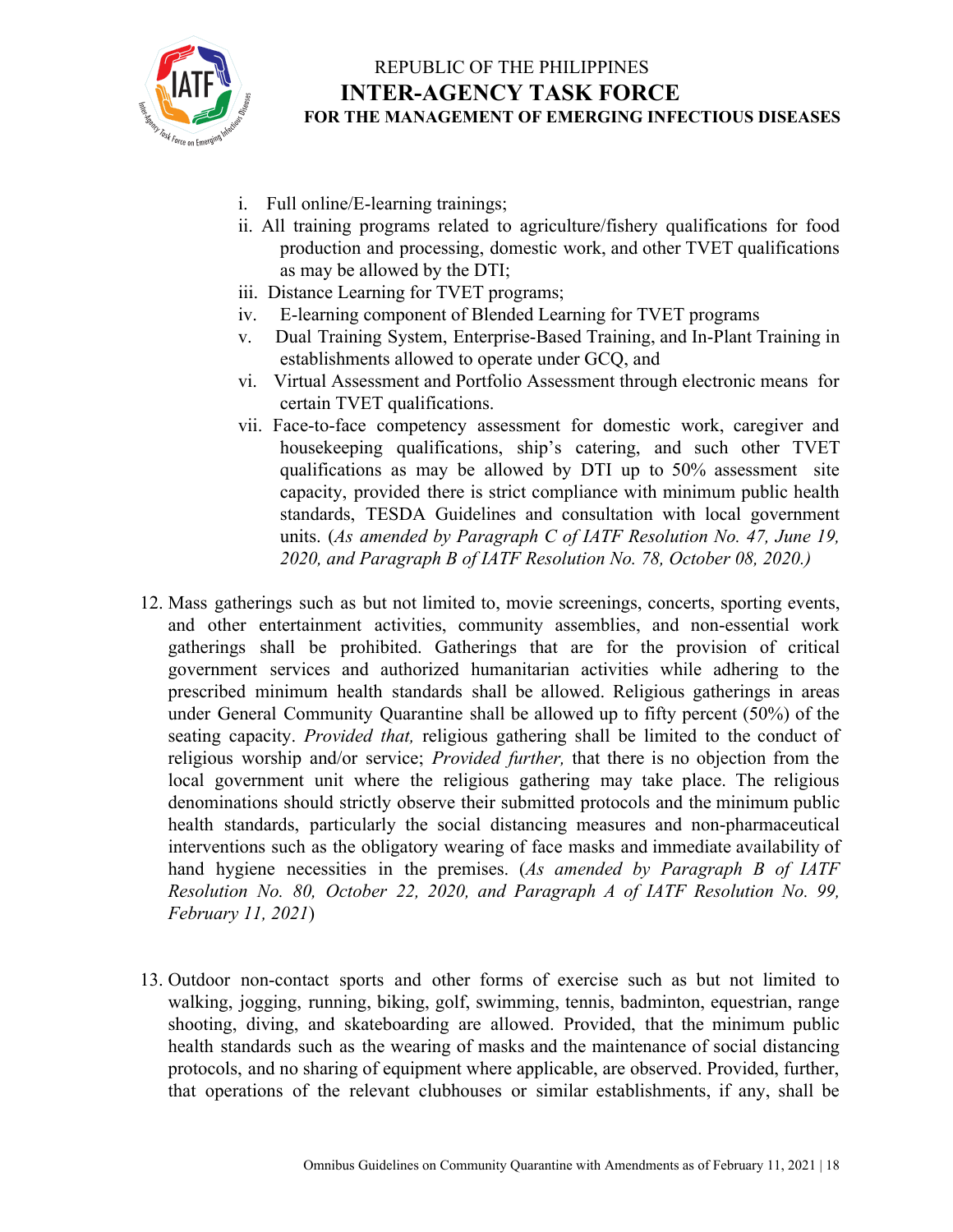

limited to basic operations and restaurants and cafés therein are hereby allowed to operate at thirty percent (30%) venue capacity provided that it allows for social distancing protocols and that such establishments are compliant with the proper protocols prescribed by the DTI. In this regard, the operation of these dine-in establishments is hereby allowed up to 9:00 PM. For this purpose, the prohibition in Section 4(3) does not apply. Spectators in all non-contact sports and exercises shall be prohibited.(As amended by Paragraph A(3)(a) of IATF Resolution No. 43, June 03, 2020 and further amended by Paragraph D of IATF Resolution No. 48, June 22, 2020, Paragraph B(3) of IATF Resolution No. 49, June 25, 2020, and Paragraph B of IATF Resolution No. 56, July 16, 2020.)

- 14. The road, rail, maritime, and aviation sectors of public transportation shall be allowed to operate at such capacity and protocols in accordance with guidelines issued by the DOTr. (*As amended by Paragraph D(7)(a) IATF Resolution No. 94, January 14, 2021)*
- 15. Visits to open-air memorial parks and cemeteries shall be limited to not more than ten (10) persons per group. The number of groups allowed at any given time shall be left to the discretion of the management of such memorial parks and cemeteries taking into consideration minimum public health standards and social distancing. (*As introduced by IATF Resolution No. 49, June 25, 2020*)

**SECTION [5] GUIDELINES FOR AREAS PLACED UNDER MODIFIED GENERAL COMMUNITY QUARANTINE.** Areas placed under MGCQ shall observe the following protocols:

- 1. Minimum public health standards shall be complied with at all times for the duration of the MGCQ.
- 2. The movement of all persons in areas placed under MGCQ shall be limited to accessing essential goods and services, for work in the offices or industries permitted to operate hereunder, and for other activities permitted under this Section. *(As amended by Paragraph A(4)(a) of IATF Resolution No. 43, June 03, 2020)*
- 3. Any person below fifteen (15) years old, those who are over sixty-five (65) years of age and above, those with immunodeficiency, comorbidity, or other health risks, and pregnant women shall be required to remain in their residences at all times; Provided that all activities and movements allowed under other Sections of these Guidelines for the foregoing persons shall continue to be permitted under MGCQ. *(As amended by Paragraph A(4)(b) of IATF Resolution No. 43, June 03, 2020, Paragraph A of IATF Resolution No. 79, October 15, 2020, Paragraph B(8) of IATF Resolution No. 84,*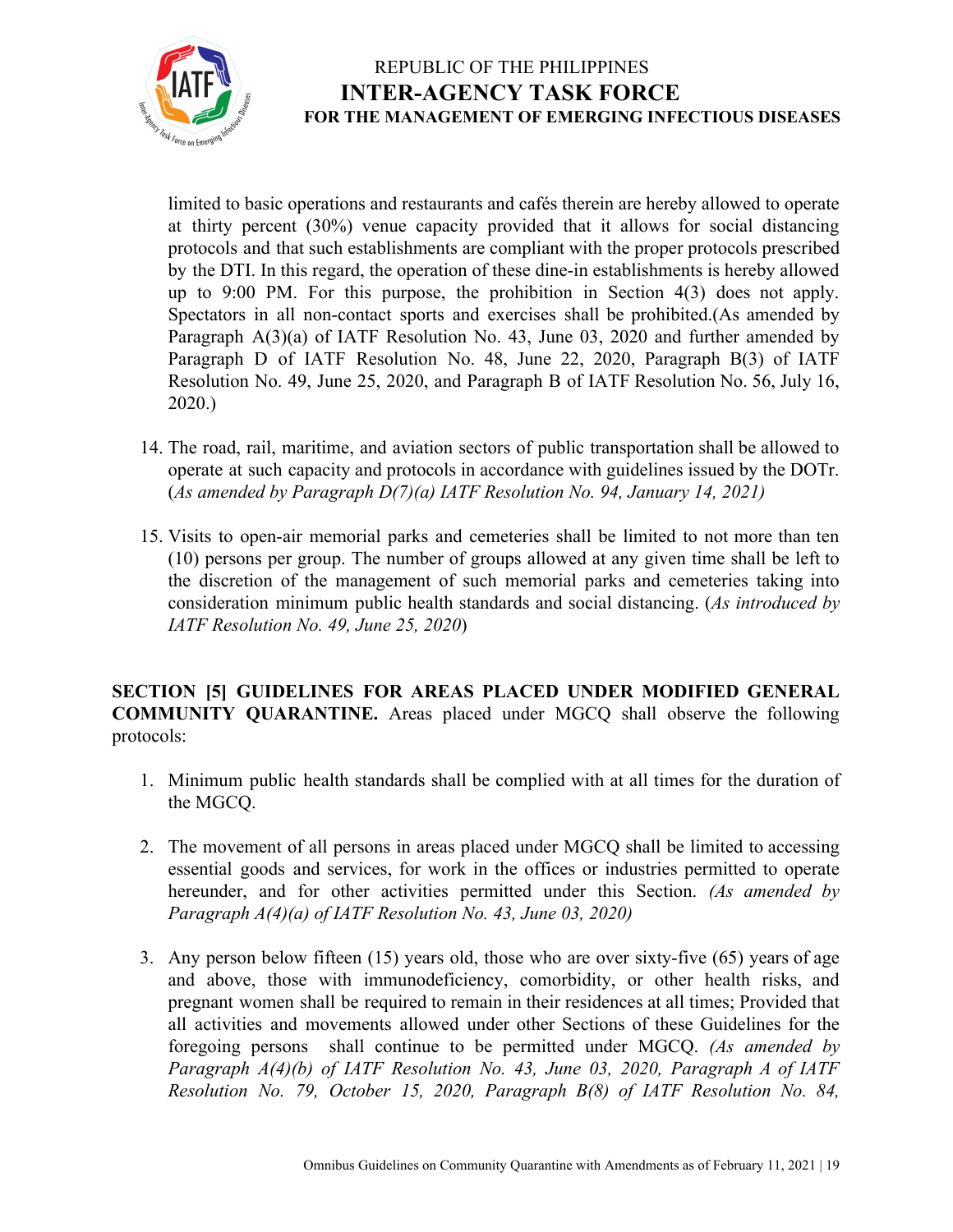

*November 19, 2020, and by Paragraph B of IATF Resolution No. 95, January 21, 2021. Lowering of age-based restrictions suspended pursuant to IATF Resolution No. 96, January 26, 2021.)*

- 4. Indoor and outdoor non-contact sports and other forms of exercise such as but not limited to walking, jogging, running, biking, golf, swimming, tennis, badminton, equestrian, range shooting, and skateboarding are allowed. *Provided,* that the minimum public health standards such as the wearing of masks and the maintenance of social distancing protocols, and no sharing of equipment where applicable, are observed. For this purpose, the prohibition in Section 5(3) does not apply. Spectators in all non-contact sports and exercises shall be prohibited. *(As amended by Paragraph A(4)(c) of IATF Resolution No. 43, June 03, 2020, and Paragraph B of IATF Resolution No. 56, July 16, 2020)*
- 5. Mass gatherings such as but not limited to, movie screenings, concerts, sporting events, and other entertainment activities, religious services, and work conferences shall be allowed provided that participants shall be limited to fifty percent (50%) of the seating or venue capacity. *(As amended by Paragraph A(4)(d) of IATF Resolution No. 43, June 03, 2020)*
- 6. Limited face-to-face or in-person classes may be conducted in HEIs provided there is strict compliance with minimum public health standards, consultation with local government units, and compliance with guidelines set by CHED.

Face-to-face TVET training and competency assessment may be conducted at up to 50% training and assessment site capacity, provided there is strict compliance with minimum public health standards, TESDA Guidelines and consultation with local government units.

For K-12 Basic Education, the Basic Education Learning Continuity Plan of the DepEd shall be adopted.

For this purpose, the prohibition in Section 5(3) does not apply. *(As amended by Paragraph A(4)(e) of IATF Resolution No. 43, June 03, 2020 and amended by Paragraph C of IATF Resolution No. 47, June 19, 2020))*

7. Work in all public and private offices may be allowed to resume physical reporting to work at full operating capacity, with alternative work arrangements for persons who are sixty (60) years old and above, those with immunodeficiency, comorbidity, or other health risks, and pregnant women.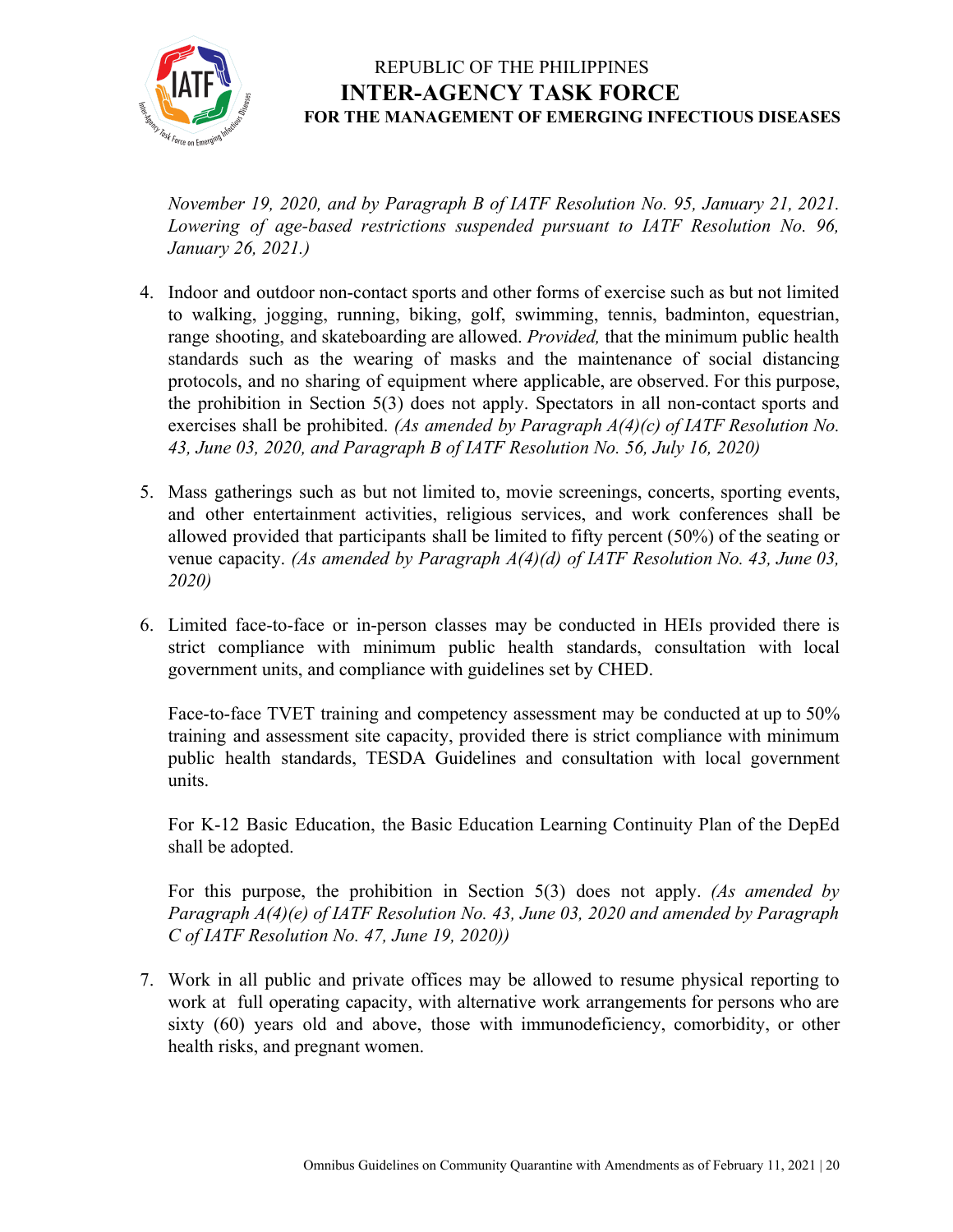

- 8. The road, rail, maritime, and aviation sectors of public transportation shall be allowed to operate at such capacity and following the protocols as provided for by the DOTr. (*As amended by Paragraph D(7)(b) IATF Resolution No. 94, January 14, 2021)*
- 9. Private transportation shall be allowed subject to the guidelines provided by DOTr.
- 10. All public and private construction projects shall be allowed subject to strict compliance with the construction safety guidelines issued by the DPWH for the implementation of infrastructure projects during the COVID-19 pandemic.
- 11. Only hotels or accommodation establishments with valid DOT Accreditation shall be allowed to accommodate guests and clients for legitimate purposes under a state of public health emergency. The operations of such hotels and accommodation establishments, as well as ancillary establishments within their premises such as restaurants, cafés, gyms, spas, function halls, and the like, shall be subject to guidelines issued by the DOT and the IATF. (*As amended by Paragraph C(2)(4) of IATF Resolution No. 95, January 15, 2021)*
- 12. Except as otherwise provided below, all permitted establishments and activities under Categories I, II and III of Section 4(6) and those in previous Sections of these Omnibus Guidelines shall be allowed to operate or be undertaken at full operational capacity:
	- a. Barber shops, salons, and other personal care service establishments, at a maximum of fifty percent (50%) of venue capacity;
	- b. Dine-in restaurants, fast food and food retail establishments, including those in supermarkets, grocery stores, and food preparation establishments, at a maximum of fifty percent (50%) of seating capacity
	- *c.* Category IV and all other establishments not permitted to operate under previous Sections of these Guidelines, at a maximum of fifty percent (50%) operational capacity. Notwithstanding the foregoing, the DTI is hereby authorized to issue a negative list of industries which shall remain prohibited even in areas under MGCQ. Establishments in the negative list shall not be allowed to operate in any form of community quarantine. *(As amended by Paragraph A(4)(f) of IATF Resolution No. 43, June 03, 2020, and Paragraph D of IATF Resolution No. 56, July 16, 2020, Paragraph A of IATF Resolution No. 79, October 15, 2020, and Paragraph C(2)(4) of IATF Resolution No. 95, January 15, 2021*)
- 13. Work in government offices may be at full operational capacity, or under such alternative work arrangements as agencies may deem appropriate in accordance with the relevant rules and regulations issued by the CSC.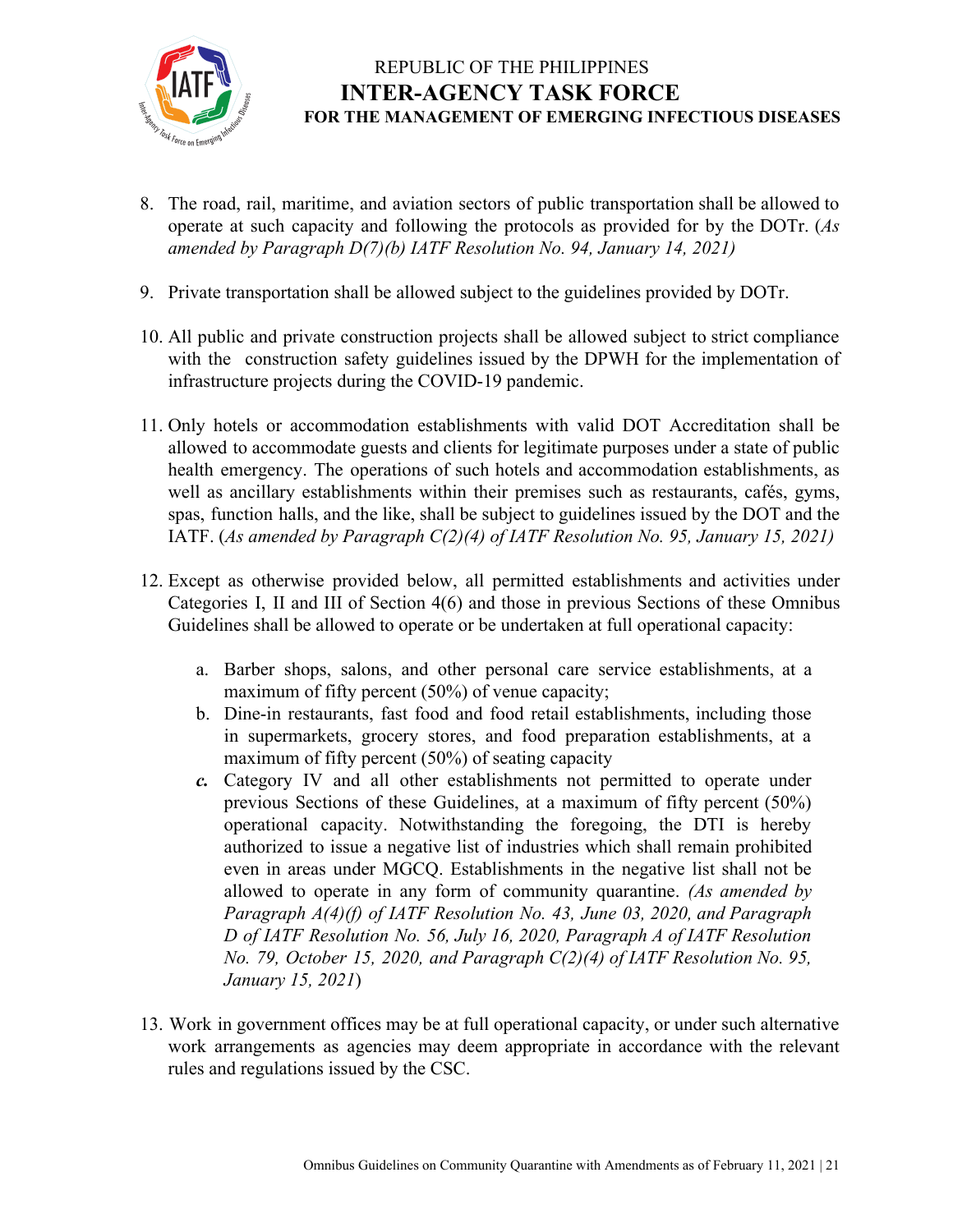

14. Accredited diplomatic missions and international organizations may resume full operations.

**SECTION [6] POST-COMMUNITY QUARANTINE SCENARIO.** Areas where no community quarantine is in place can be considered as being under the New Normal.

#### **SECTION [7] GUIDELINES FOR INTERZONAL AND INTRAZONAL MOVEMENT.**

1. The movement of all types of cargoes by land, air, or sea within and across areas placed under any form of community quarantine shall be unhampered. Workers in the logistics sector, such as cargo, trucking, courier delivery and port operations shall likewise be allowed to transit across areas placed under any form of community quarantine. All LGUs are directed to strictly abide by this national policy. *Provided,* that only a maximum of five (5) personnel may operate cargo and delivery vehicles by land, with or without load.

LGUs and local health units (LHUs) are hereby enjoined not to issue orders contrary to or inconsistent with said directive, such as, but not limited to, requiring asymptomatic drivers and crew of cargo or service delivery vehicles to undergo mandatory fourteen (14)-day home quarantine. *Provided, further,* that strict social distancing measures must be observed, which may include, if necessary, the putting up of additional safe and humane seats or space in the vehicles. *Provided, finally*, that the PNP retains its authority to conduct inspection procedures in checkpoints for the purpose of ensuring that protocols on strict home quarantine are observed.

2. (a) The movement of the following authorized persons outside their residences (APOR) within and across areas placed under any form of community quarantine shall be permitted: (1) health and emergency frontline services personnel, (2) government officials and government frontline personnel, (3) duly-authorized humanitarian assistance actors (HAAs), (4) persons traveling for medical or humanitarian reasons, (5) persons going to the airport for travel abroad, (6) anyone crossing zones for work or business permitted in the zone of destination, and going back home. The following persons shall also be considered as APOR: (a) returning or repatriated OFWs and other Overseas Filipinos (OFs) returning to their places of residence, and (b) other persons transported through the efforts of the national government upon observance of the necessary quarantine protocols and with the concurrence of the receiving LGUs. The Philippine National Police shall be authorized to promulgate and regularly update the list of APORs. Authorized shuttle services shall be allowed to travel within and across areas placed under any form of community quarantine, with priority given to persons rendering health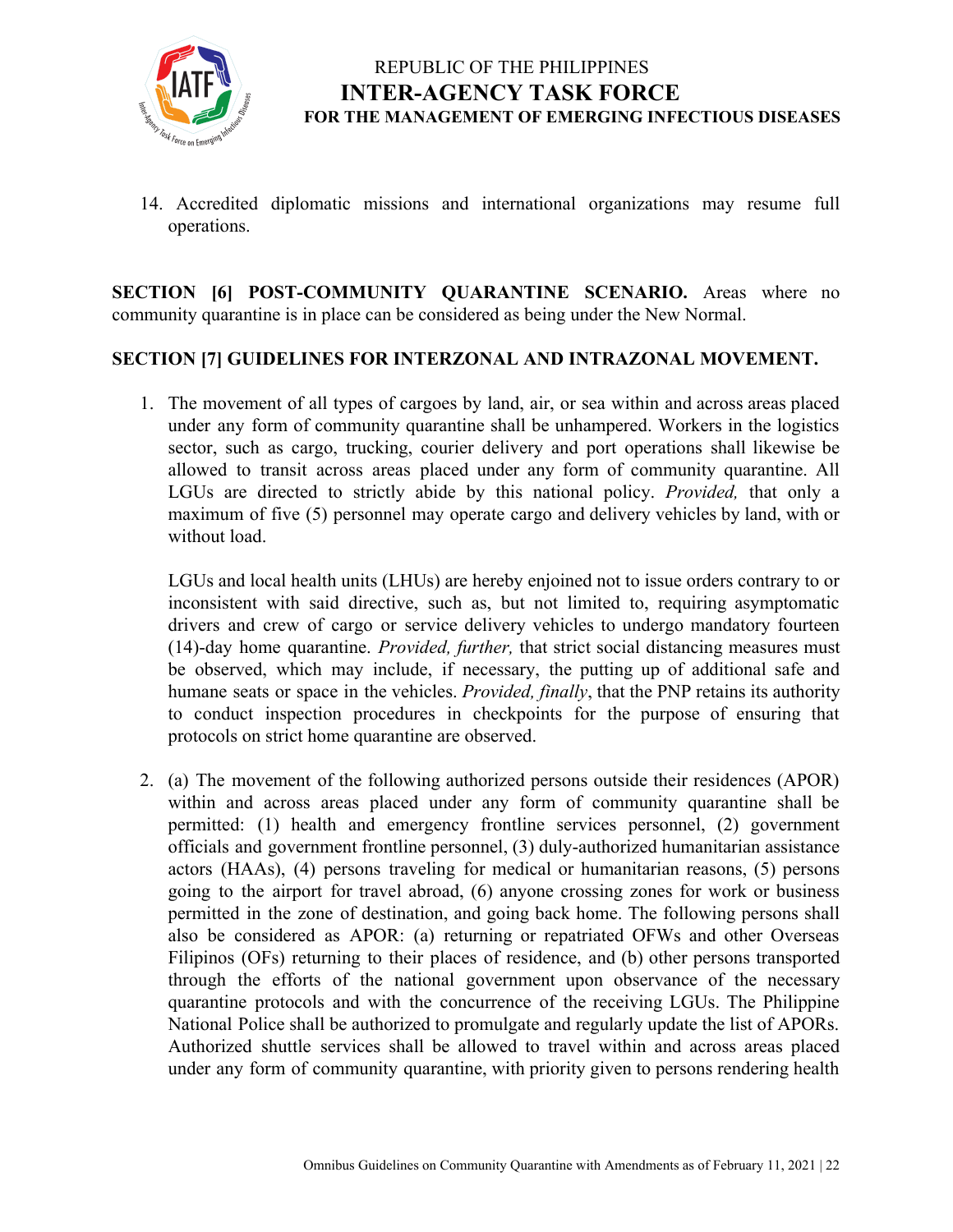

and emergency frontline services. (As amended by Paragraph A of IATF Resolution No. 79, October 15, 2020).

(b) Land, air or sea travel by uniformed personnel, government officials and employees for official business with the corresponding travel authority, and authorized HAAs, especially those transporting medical supplies and laboratory specimens related to COVID-19, and other relief and humanitarian assistance, shall be allowed.

(c) OFWs, students enrolled abroad and participants accepted in exchange visitor programs, permanent residents of foreign jurisdictions, and foreign nationals, may leave for abroad through any of the airports or seaports in the country;

(d) Outbound travel of Filipinos, regardless of purpose, may be allowed subject to compliance with the following requirements:

- i. For those travelling on tourist or short-term/ visitor visas, submission of confirmed round-trip tickets and adequate travel and health insurance to cover travel disruptions and hospitalization in case of COVID-19 infections during their allowable period of stay abroad;
- ii. Execution of a Bureau of Immigration Declaration acknowledging the risks involved in travelling, including risk of delay in their return trip, to be provided at the check-in counters by the airlines;
- iii. Whenever required by the country of destination or the airline, a negative COVID-19 test taken in accordance with the health and safety protocols of such destination country or airline; and
- iv. Upon return, they shall follow the Guidelines of the National Task Force (NTF) for Returning Overseas Filipinos;

The foregoing provisions shall not be interpreted to allow outbound travel by Filipinos to countries where travel restrictions are in place; and finally, this is without prejudice to the exercise of the mandate of the Bureau of Immigration prior to departure. (As amended by Paragraph A of IATF Resolution No. 79, October 15, 2020 and Paragraph A(2) of IATF Resolution No. 80, October 22, 2020)

(e) OFWs whether land-based or sea-based shall be allowed to be deployed abroad upon the execution of a *Declaration* signifying their knowledge and understanding of the risks involved as advised by the Philippine Government. For this purpose, recruitment and placement agencies shall likewise be allowed to operate in areas under MECQ, GCQ or MGCQ, subject to the observance of minimum health standards. *Further,* government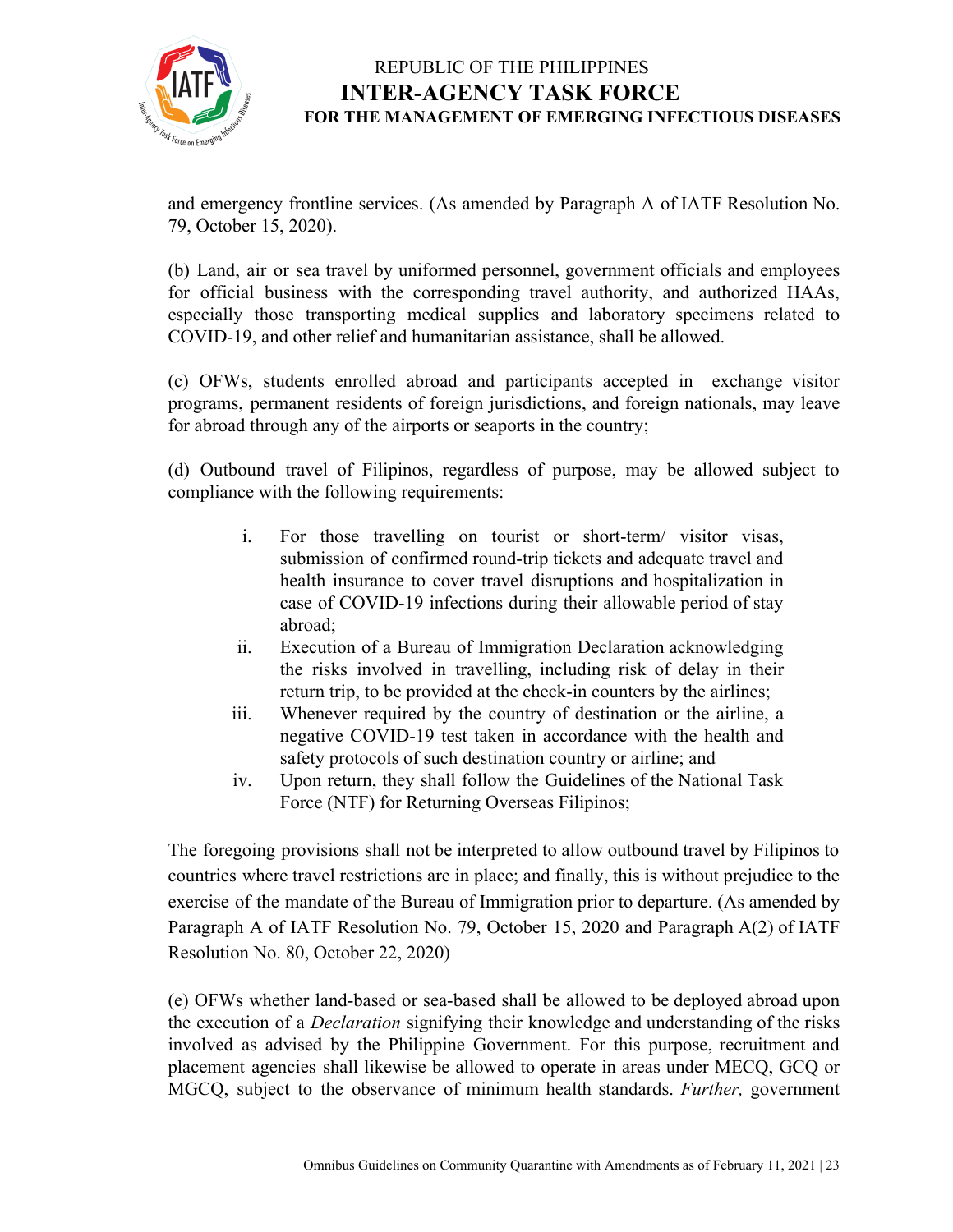

offices and agencies involved in the processing of their deployment are hereby directed to establish "Green Lanes" to enable their prompt processing and deployment. *Further still,* to facilitate the ease of deployment, the OFWs and employees of these recruitment and placement agencies shall be allowed unhampered transit to and from appropriate government offices during MECQ, GCQ or MGCQ for the processing of their requirements and facilities such as airports, ferries, bus terminals, etc., notwithstanding any Local Government Unit pronouncement to the contrary. The said free access shall extend to the vehicles carrying the aforementioned individuals in order for them to reach their final destination. No fee or any other requirement shall be imposed by LGUs in this regard.

(f) Repatriated OFWs or returning non-OFWs who have been issued a DOH or LGU certificate of completion of fourteen (14)-day facility-based quarantine, those who may be required to undergo a mandatory fourteen (14)-day home quarantine, or those who are issued with travel authority upon testing negative for COVID-19 whichever is earlier, shall be granted unhampered transit across zones *en route* to their final destination in the Philippines. For this purpose, LGUs are enjoined to allow maritime vessels or aircraft transporting the aforementioned OFWs and non-OFWs to dock or land at their ports of destination. No other requirement shall be imposed by LGUs in this regard.

- 3. The interzonal movement of persons not authorized outside of residences (non-APOR) between areas placed under GCQ and MGCQ for any purpose shall be permitted subject to the reasonable regulations imposed by the LGU concerned, if any, and which should be submitted to the DILG or in the case of Boracay Island, subject to those imposed by the Boracay Inter-Agency Task Force (BIATF). (As amended by Paragraph A of IATF Resolution No. 79, October 15, 2020)
- 4. The intrazonal movement of non-APORs for any purpose across areas placed under GCQ or MGCQ shall be permitted subject to the reasonable regulations imposed by the LGU concerned, if any, and which should be submitted to the DILG, or in the case of Boracay Island, subject to those imposed by the Boracay Inter-Agency Task Force (BIATF). (As amended by Paragraph A(5) of IATF Resolution No. 43, June 03, 2020, and by Paragraph A of IATF Resolution No. 79, October 15, 2020)
- 5. The interzonal movement of non-APOR between areas placed under MGCQ and New Normal for any purpose shall be permitted subject to the reasonable regulations as may be imposed by the LGU concerned, if any, and which should be submitted to the DILG. (As amended by Paragraph A of IATF Resolution No. 79, October 15, 2020)

#### **SECTION [8] GENERAL PROVISIONS**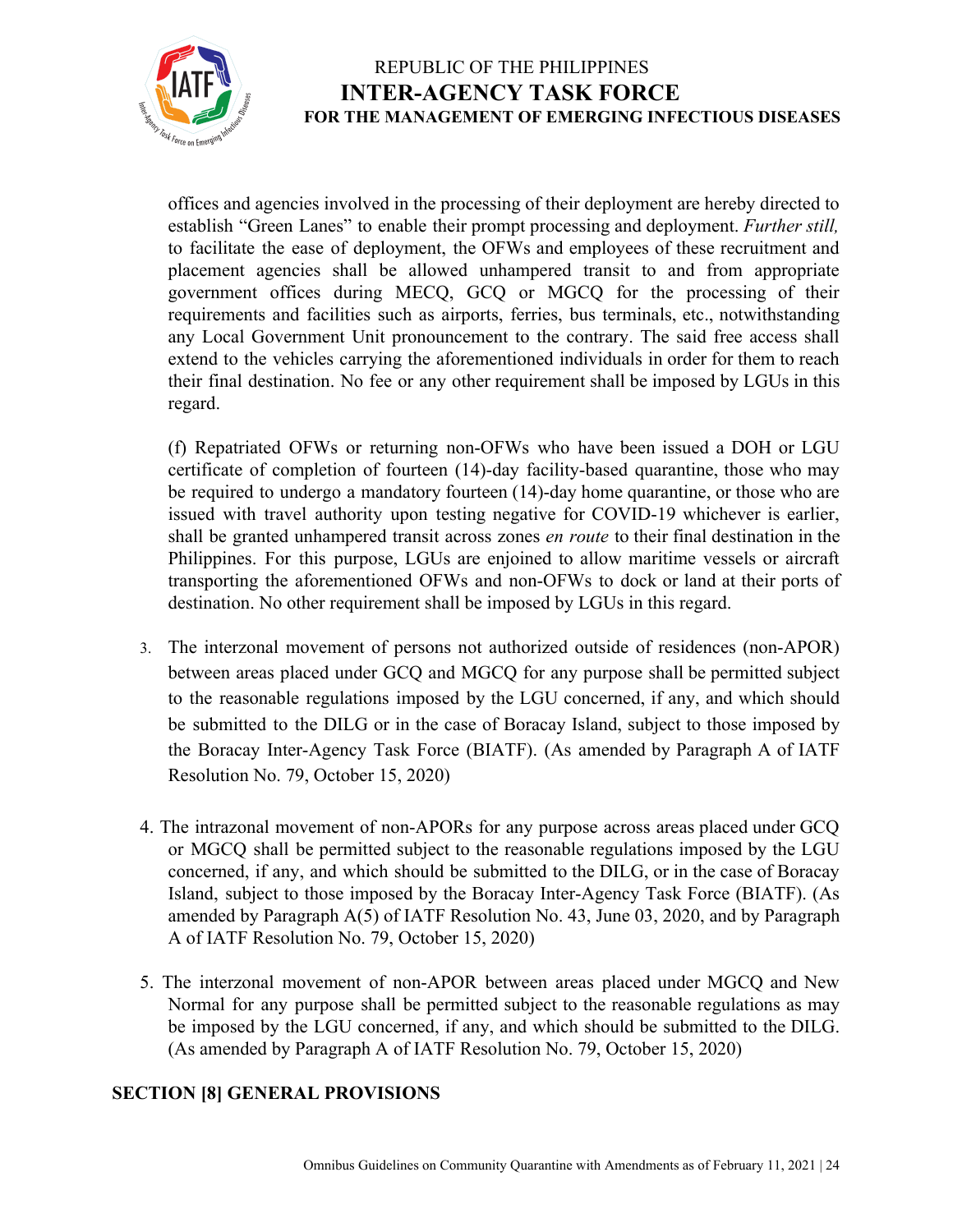

- 1. LGUs are enjoined to enact the necessary ordinances to enforce curfew only for non-workers in jurisdictions placed under MECQ, GCQ and MGCQ to penalize, in a fair and humane manner, violations of the restrictions on the movement of people as provided under these Omnibus Guidelines. Law enforcement agencies, in implementing and enforcing said curfew ordinances, are likewise strongly enjoined to observe fair and humane treatment of curfew violators. Public transportation, however, shall not be restricted by such curfew ordinances. (*As amended by Paragraph C of IATF Resolution No. 47, June 19, 2020)*
- 2. As a matter of declared national policy and pursuant to paragraphs (aa) and (bb), Section 4 of the Republic Act No. 11469, all banks, quasi-banks, financing companies, lending companies, and other financial institutions, public and private, including the Government Service Insurance System, Social Security System and Pag-ibig Fund, are directed to implement a minimum of a thirty (30)-day grace period from due date or until such time that the ECQ or MECQ is lifted, whichever is later, for the payment of all loans, including but not limited to salary, personal, housing, and motor vehicle loans, as well as credit card payments, falling due within the period of ECQ and MECQ, and without incurring interests, penalties, fees, or other charges. Persons with multiple loans shall likewise be given a minimum thirty (30)-day grace period from due date or until such time that the ECQ or MECQ is lifted, whichever is later, for every loan.

For residential and commercial rents falling due within the duration of the ECQ, MECQ, and GCQ, on residential lessees and micro-, small, and medium enterprises (MSMEs) and sectors not permitted to operate during said period, a grace period of thirty (30) days from the last due date or until such time that the community quarantine is lifted, shall be observed, whichever is longer, without incurring interests, penalties, fees, or other charges.

The foregoing rules on grace periods shall have retroactive effect starting 17 March 2020 in areas where the applicable community quarantine had been declared.

- 3. The operation of industries and establishments identified in preceding sections are subject to the visitorial and enforcement powers of the Department of Labor and Employment, Department of Trade and Industry, and other appropriate agencies to ensure compliance with these Omnibus Guidelines, especially the compliance with the provisions on maximum allowable operational capacity in establishments, as well as minimum public health standards and protocols.
- 4. National government agencies and instrumentalities including GOCCs and LGUs shall adopt measures lawful and necessary to implement and enforce the minimum public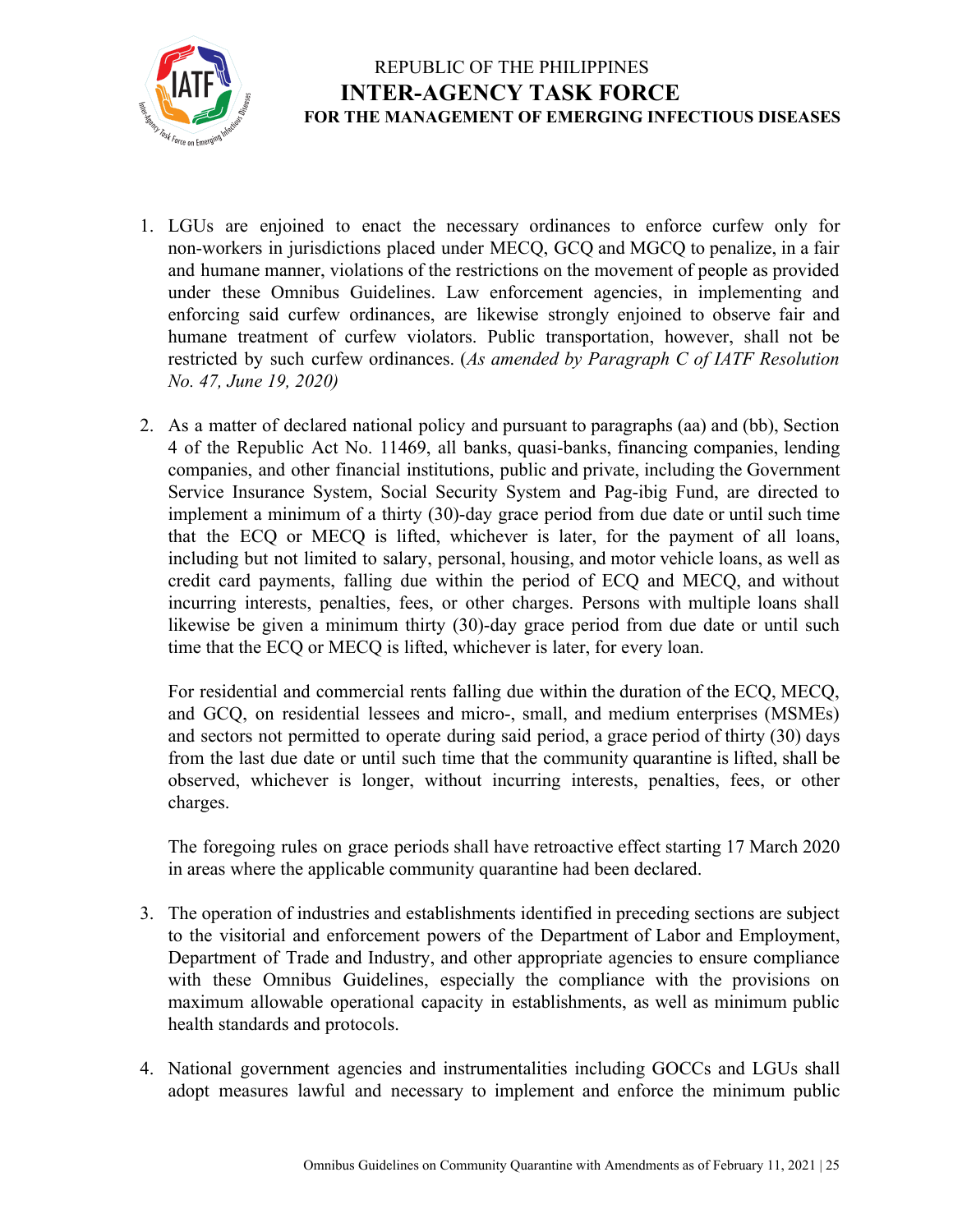

health standards as defined herein. Such measures shall be in accordance with the minimum health standards set by DOH and other relevant national agencies, and shall not be unreasonable or unduly burdensome. However, the private sector is encouraged to adopt stricter health standards concerning their own operations. Compliance of private sector establishments with the Joint DTI-DOLE Return-to-Work Guidelines, DOH Return-to-Work Guidelines, and guidelines issued by the aforementioned appropriate sector-relevant national government agency, including their future amendments, shall be considered sufficient compliance with minimum public health standards. In accordance with DOH Department Memorandum No. 2020-0220, the testing of all returning employees of a private sector entity shall not be required as a condition precedent for their operation. In no case shall the testing of all returning workers be construed as a condition precedent for his/her return.

- 5. All persons are mandated to wear full-coverage face shields together with face masks, earloop masks, indigenous, reusable, or do-it-yourself masks, or other facial protective equipment which can effectively lessen the transmission of COVID-19, whenever they go out of their residences, pursuant to existing guidelines issued by the national government subject to fair and humane penalties or punishments that may be imposed by LGUs or implemented by law enforcement agencies, respectively. LGUs are hereby enjoined to use IATF-endorsed contact tracing and contact monitoring applications (StaySafe.ph and TanodCOVID) where they are available or use community-based contact tracing and contact monitoring. Concerned LGUs are hereby enjoined to issue the necessary executive order or ordinance to this effect. *(As amended by Paragraph C of IATF Resolution No. 88, December 14, 2020)*
- 6. Supermarkets, public and private wet markets, grocery stores, agri-fishery supply stores, veterinary supply stores, pharmacies, drug stores, and other retail establishments engaged in the business of selling essential goods are strongly encouraged to extend their store operations to a maximum of twelve (12) hours. LGUs are directed to allow such establishments to operate pursuant to the foregoing. *Provided* that in the operation of wet markets, LGUs are encouraged to adopt reasonable schemes to ensure compliance with strict social distancing measures, such as, but not limited to, providing for specific daily schedules per sector, barangay, or purok, as the case may be. In no case shall such schemes involve narrowing the hours of operation of the foregoing establishments.
- 7. Acts of discrimination inflicted upon healthcare workers, repatriated OFWs and non-OFWs, COVID-19 cases, whether confirmed, recovered or undergoing treatment, as well as suspect and probable cases, and Persons under Monitoring are denounced in the strongest of terms. Acts in furtherance of discrimination, such as, but not limited to, coercion, libel, slander, physical injuries and the dishonor of contractual obligations such as contracts of lease or employment, shall be dealt with criminally, civilly, and/or